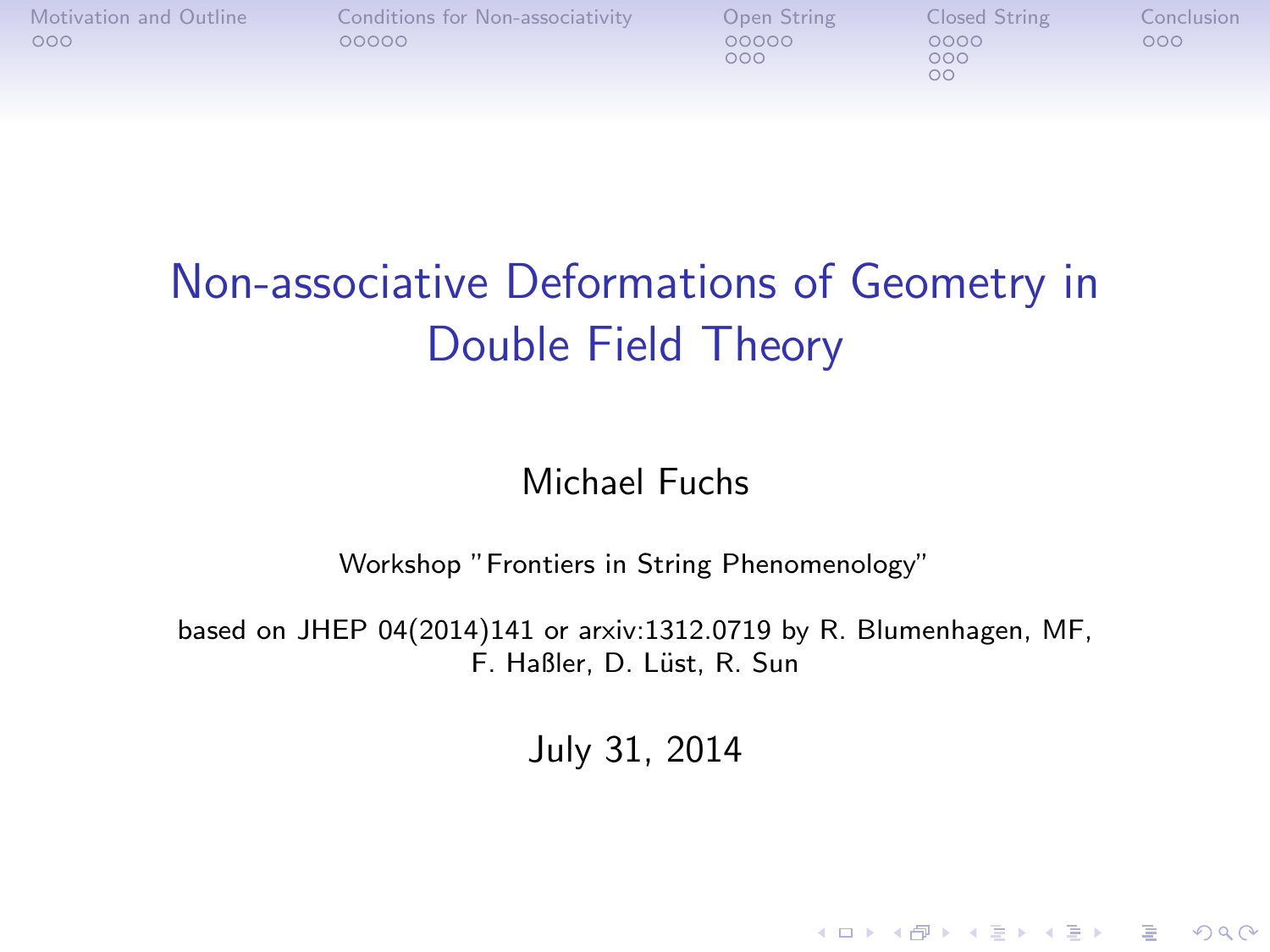<span id="page-1-0"></span>

| <b>Motivation and Outline</b> | Conditions for Non-associativity | Open String  | Closed String | Conclusion |
|-------------------------------|----------------------------------|--------------|---------------|------------|
| $\bullet$ 00                  | 00000                            | 00000<br>റററ | 0000<br>000   | 000        |
|                               |                                  |              |               |            |

#### **Motivation**

The Jacobi identity of three QM operators reads

 $\mathsf{Jac}_{[,]}(F,G,H) \,=\, [F,[\mathsf{G},\mathsf{H}]] + [H,[F,\mathsf{G}]] + [\mathsf{G},[\mathsf{H},\mathsf{F}]]$ 

 $= [F(GH) - (FG)H] - [F(HG) - (FH)G] + \dots$ 

**KORKA SERKER ORA** 

 $\Rightarrow$  Algebraically zero for associative operators!

The Jacobi identity is directly connected to associativity

Canonical quantization:

$$
\{\ ,\ \}\qquad\longrightarrow\qquad \frac{1}{i\hbar}[\ ,\ ]
$$

Look at the Poisson bracket in classical mechanics!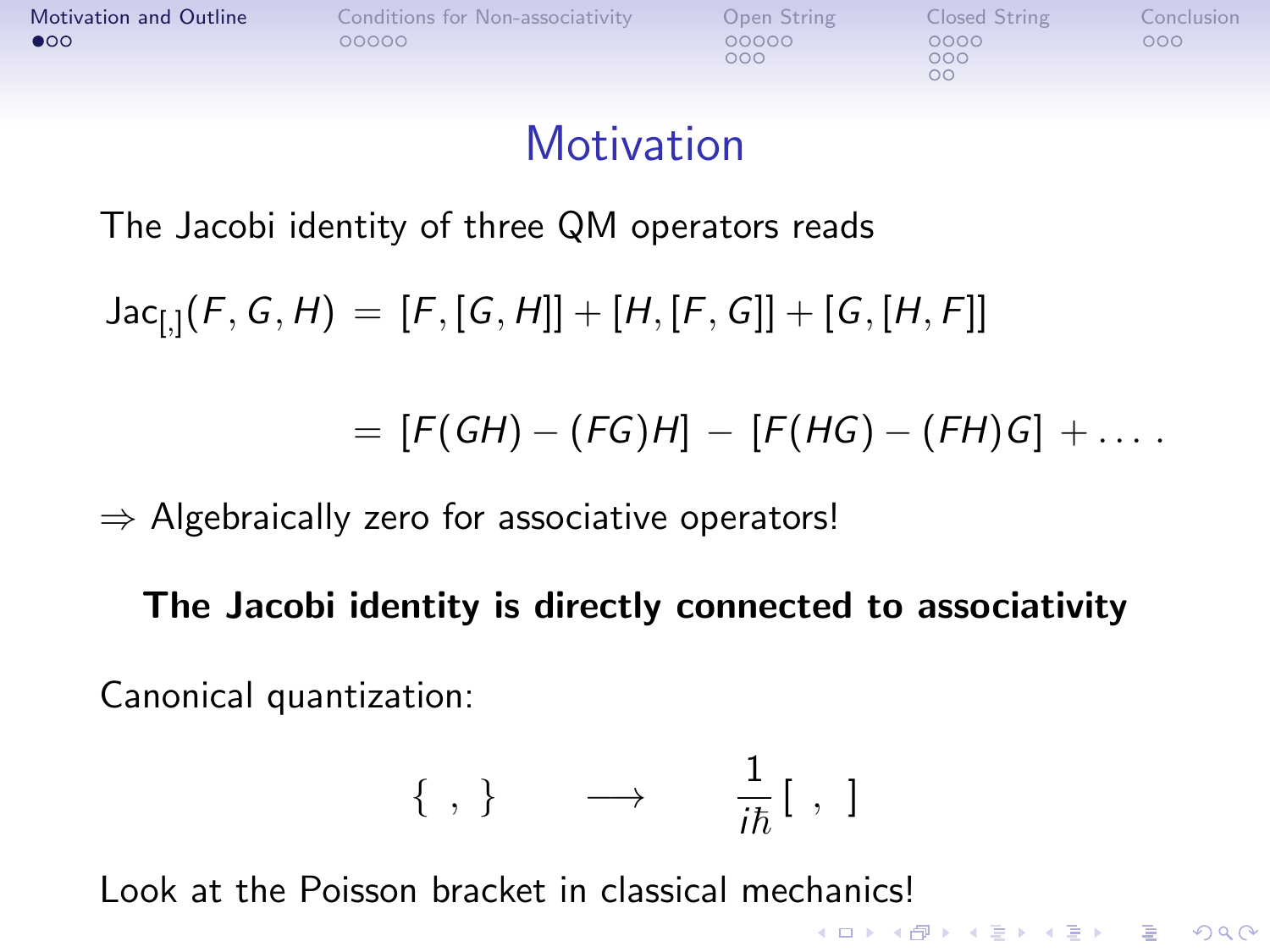| <b>Motivation and Outline</b> | Conditions for Non-associativity | Open String  | Closed String | Conclusion <sup>1</sup> |
|-------------------------------|----------------------------------|--------------|---------------|-------------------------|
| $\circ \bullet \circ$         | 00000                            | 00000<br>റററ | 0000<br>000   | 000                     |
|                               |                                  |              | oс            |                         |

$$
\{f,g\}:=\frac{\partial f}{\partial q^i}\frac{\partial g}{\partial p_i}-\frac{\partial f}{\partial p_i}\frac{\partial g}{\partial q^i}
$$

The Poisson bracket defined in this way obeys the Jacobi identity by construction

Jac<sub>{,}</sub>
$$
(f, g, h) := {f, {g, h}} + {g, {h, f}} + {h, {f, g}} = 0.
$$

 $\Rightarrow$  QM operators associate/obey the Jacobi identity!

But there are hints for non-associative target spaces in ST! [Blumenhagen, Lüst, Plauschinn, ...]

## This talk: Resolve this contradiction!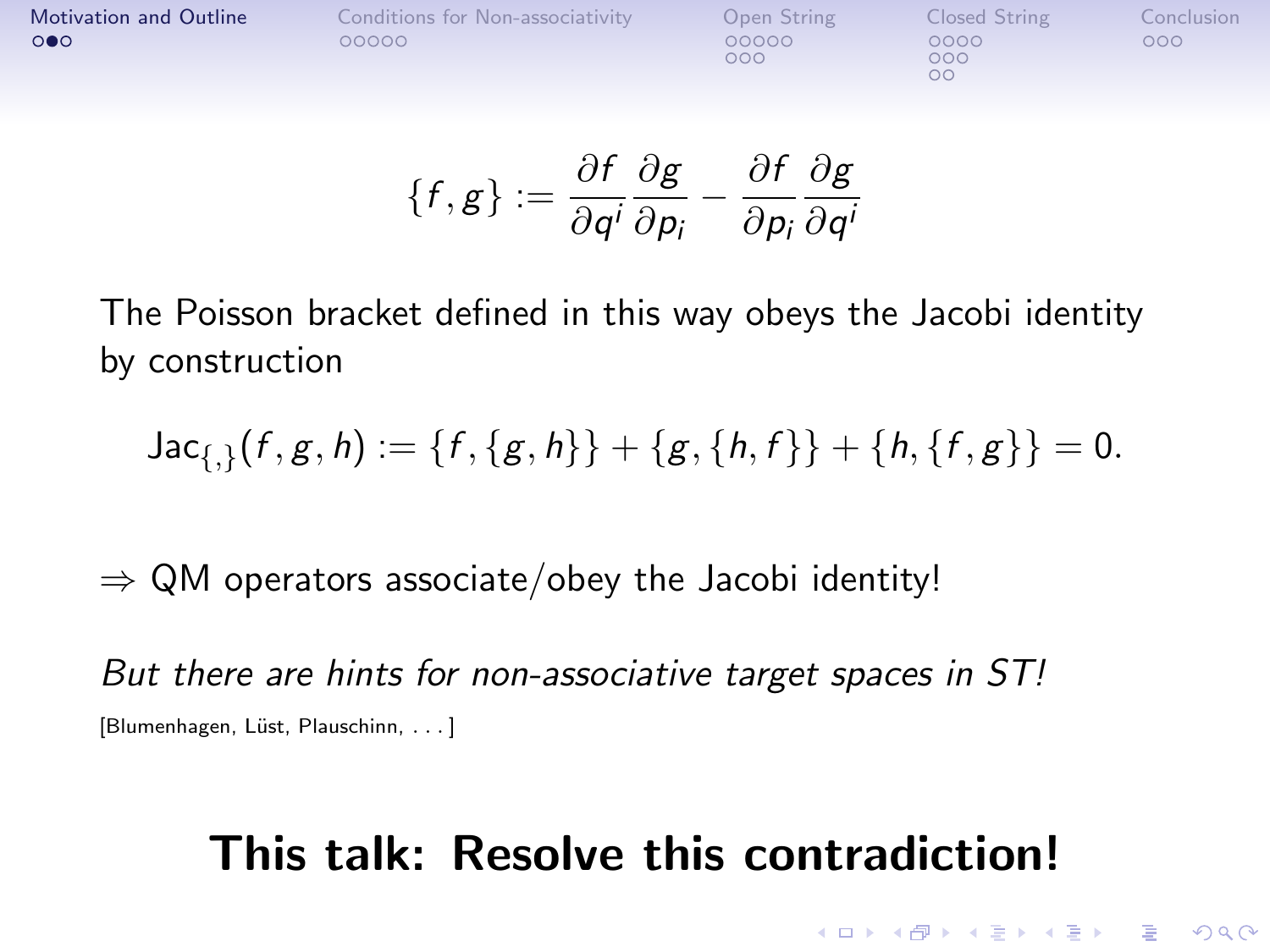| Motivation and Outline<br>000 | Conditions for Non-associativity<br>00000 | Open String<br>00000<br>000 | Closed String<br>0000<br>000<br>OΟ | Conclusion<br>000 |
|-------------------------------|-------------------------------------------|-----------------------------|------------------------------------|-------------------|
|                               |                                           |                             |                                    |                   |

## **Outline**

• Conditions for non-associativity in the Hamiltonian formalism

- Open string
	- 1. Review of the known deformation
	- 2. open string deformation in DFT
- Closed string
	- 1. Review of the known deformation
	- 2. Closed string deformation in DFT
	- 3. Possible origin of this deformation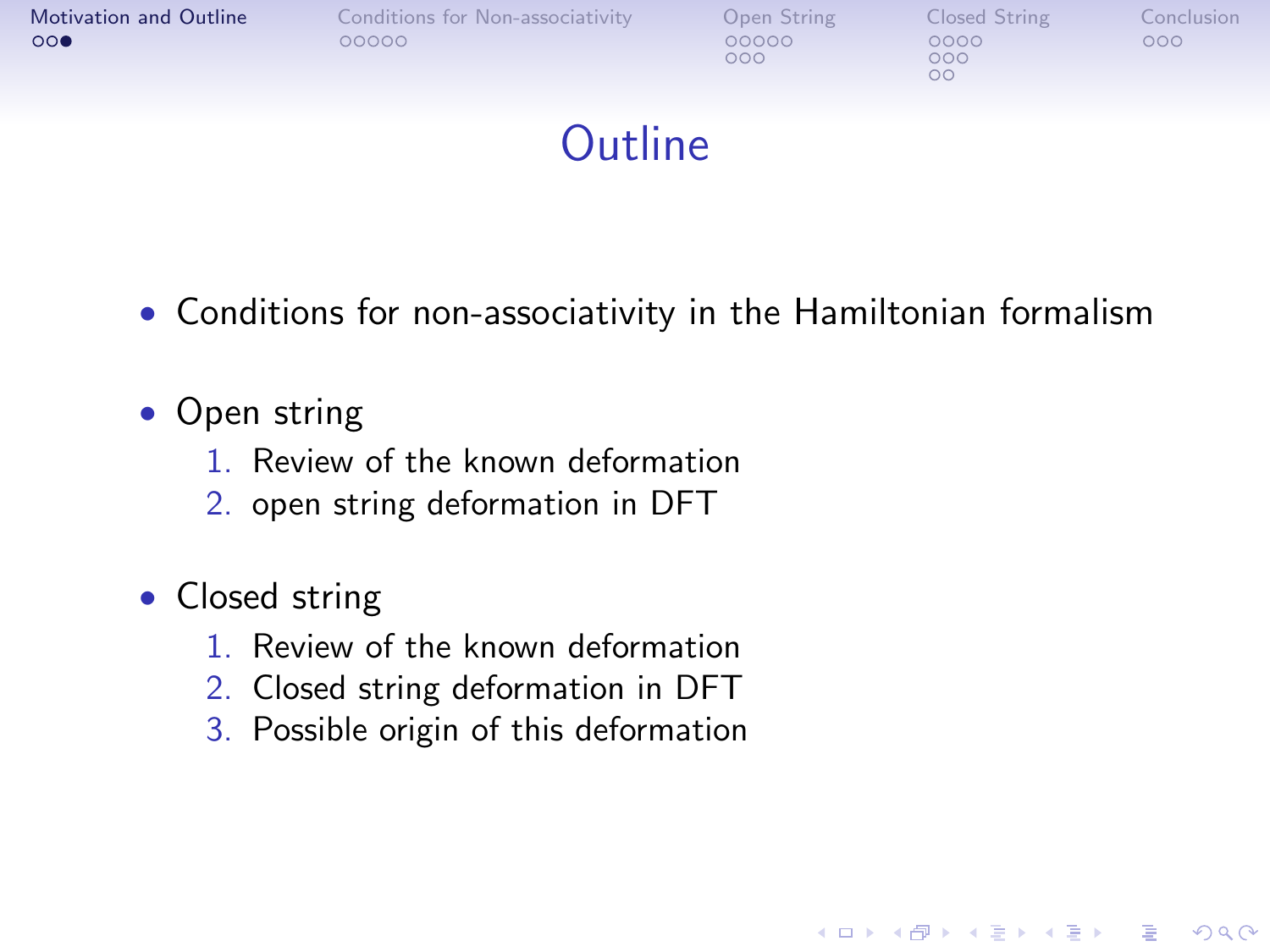<span id="page-4-0"></span>

 $000$ 

 $000$  $\overline{O}O$ 

**KORK STRAIN A BAR SHOP** 

### Mathematics of the Hamiltonian Formalism

The Hamiltonian formalism describes dynamics on an even dimensional symplectic manifold equipped with a closed degenerate two form

$$
\omega = \omega_{ij} \, dx^i \wedge dx^j \qquad , \, \det \omega_{ij} \neq 0 \quad \text{and} \quad d\omega = 0.
$$

Define the Poisson bracket as

$$
\{f,g\} = \omega^{ij} \, \partial_i f \, \partial_j g \qquad \text{with } \omega^{ij} \omega_{jk} = \delta^i{}_j \text{ and } i,j,k \in 1,\ldots, 2D
$$

and introduce an evolution parameter  $t$  "time" and a real energy function  $H$  "Hamiltonian". Postulate the time evolution by

$$
\frac{df}{dt} = \{f, H\}.
$$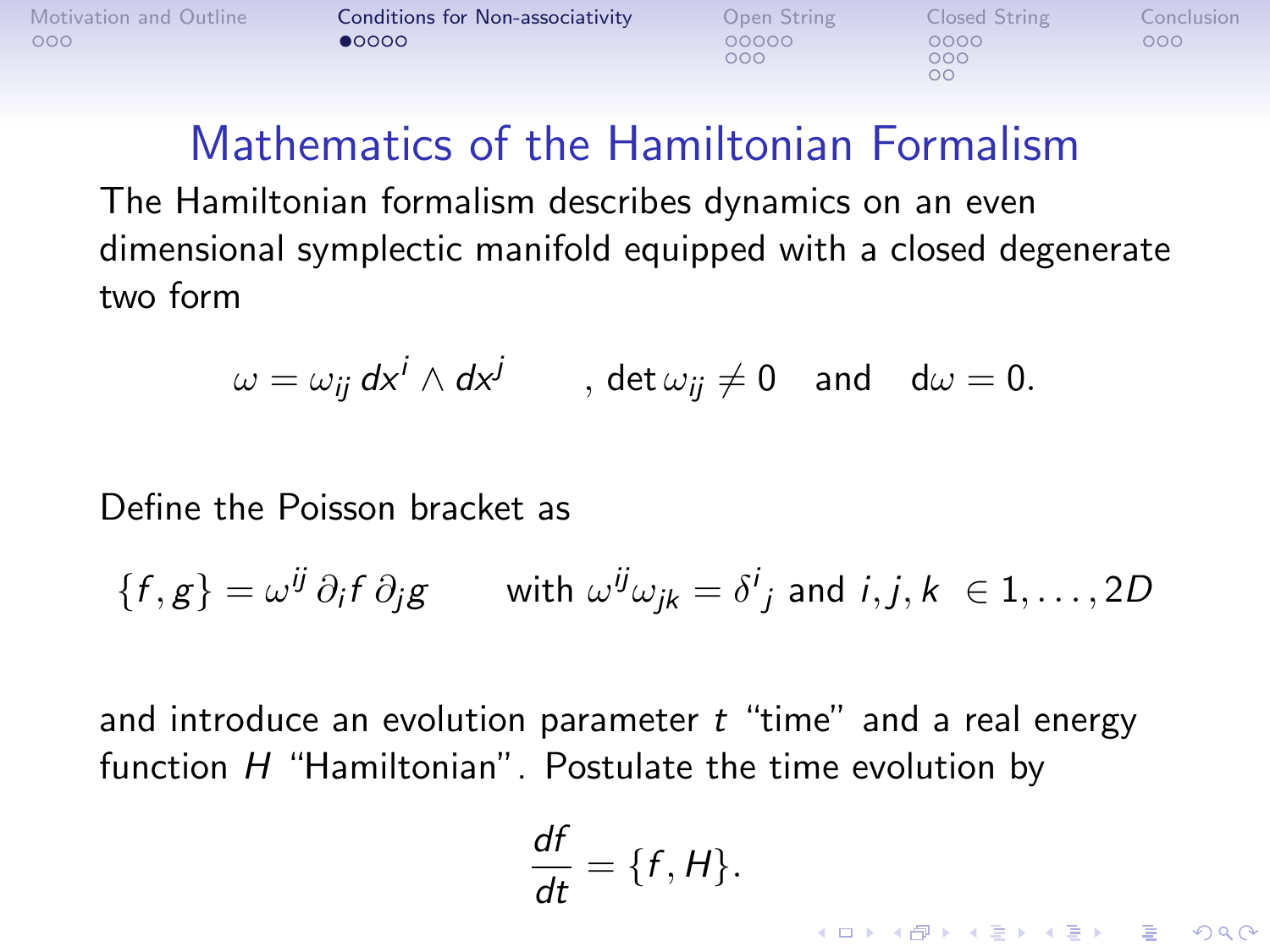| Motivation and Outline | Conditions for Non-associativity | Open String  | Closed String     | Conclusion |
|------------------------|----------------------------------|--------------|-------------------|------------|
| 000                    | 00000                            | 00000<br>000 | 0000<br>000<br>oc | 000        |

Jacobi identity of this bracket is

Jac<sub>{,}</sub>
$$
(f, g, h) = \omega^{k} \partial_{l} \omega^{j} \partial_{i} f \partial_{j} g \partial_{k} h
$$
.

Zero by assumption  $d\omega = 0$  and

$$
\omega^{[k]} \partial_l \omega^{ij]} = \omega^{ii'} \omega^{jj'} \omega^{kk'} \left( d\omega \right)_{i'j'k'}.
$$

Or clear from Darboux's theorem: It is possible to choose local coordinates  $(q, p)$  such that

$$
\omega = dq^i \wedge dp_i \qquad \text{or} \qquad \omega = \left( \begin{array}{cc} 0 & 1_D \\ -1_D & 0 \end{array} \right).
$$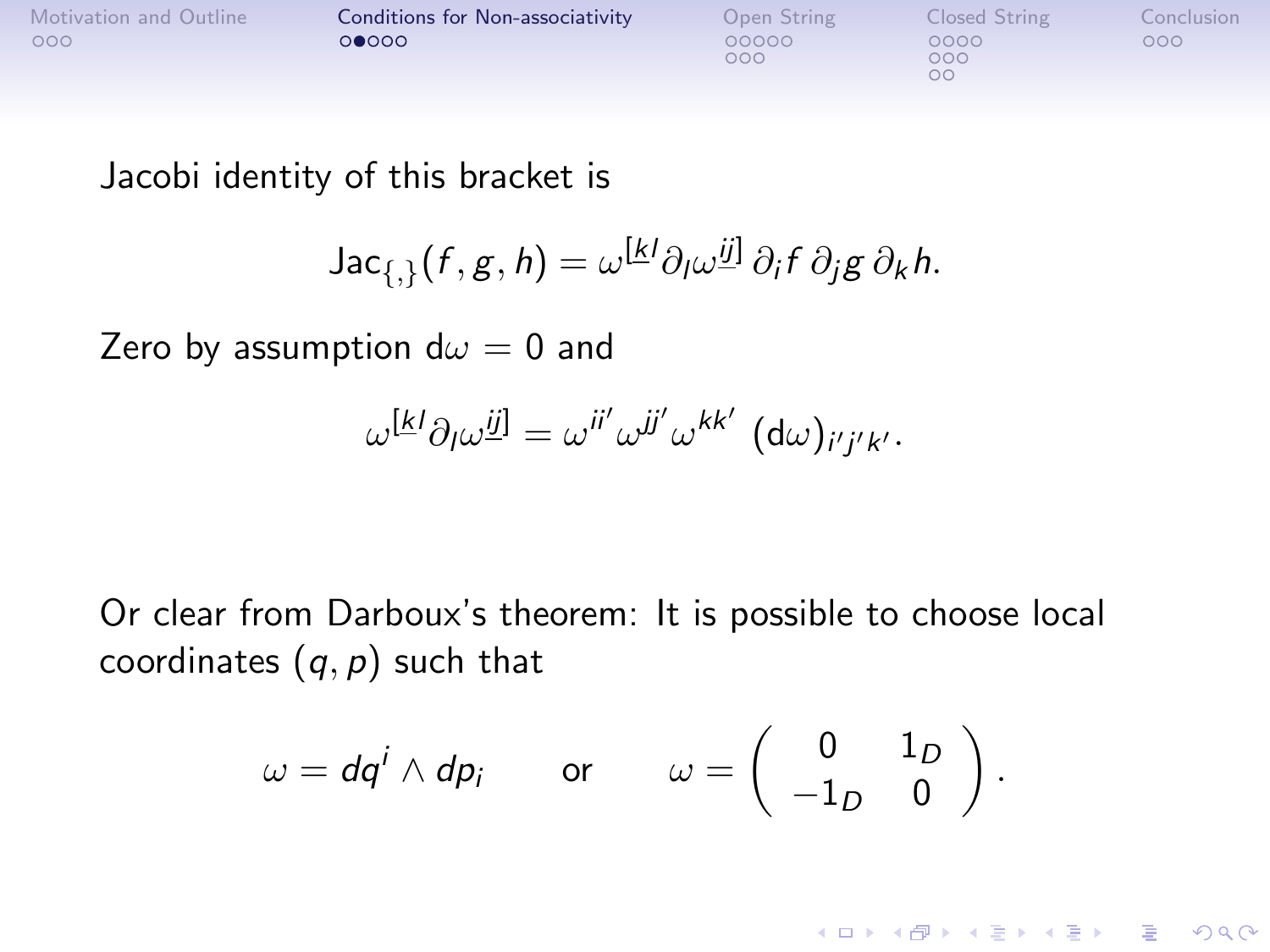| Motivation and Outline | Conditions for Non-associativity | Open String  | Closed String     | Conclusion |
|------------------------|----------------------------------|--------------|-------------------|------------|
| 000                    | 00000                            | 00000<br>റററ | 0000<br>000<br>oс | ೧೧೧        |

#### Why d $\omega = 0$ ?

Hamiltonian mechanics is usually defined on the cotangent bundle T <sup>∗</sup>M which defines a 2D-dim manifold

$$
(\underbrace{q_1,\ldots,q_n}_{\in M},\ \underbrace{p_1,\ldots p_n}_{\in T_q^*M})
$$

The "tautological one-form" connects the coordinates and their conjugate as

$$
\theta=p_i dq^i.
$$

Use this to define the symplectic structure

$$
\omega=\mathrm{d}\theta=\mathrm{d} q^i\wedge\mathrm{d} p_i.
$$

**K ロ ▶ K @ ▶ K 할 X X 할 X 및 할 X X Q Q O** 

The symplectic structure of  $T^*M$  is exact  $\Rightarrow {\rm d}\omega={\rm d}^2\theta=0$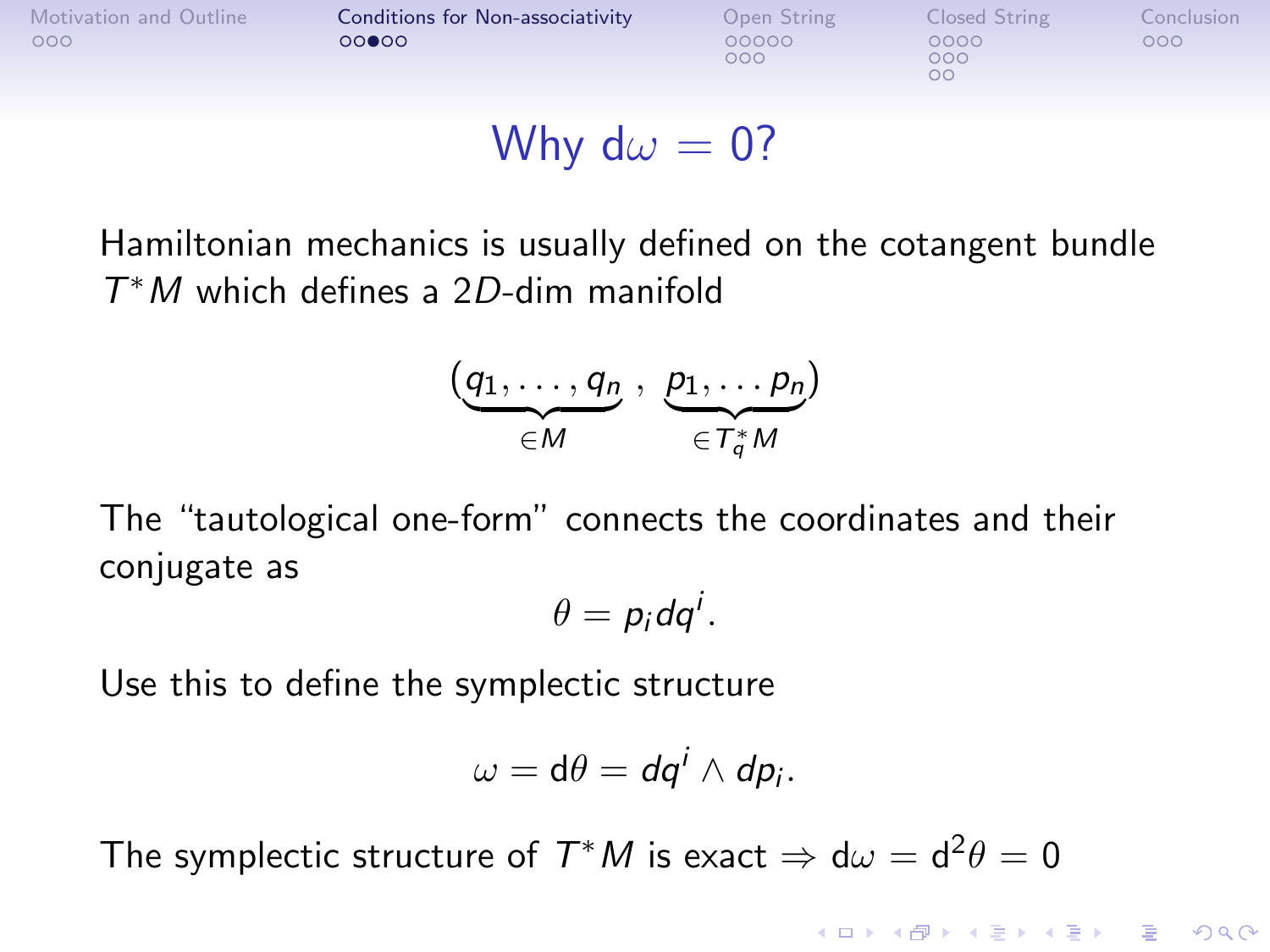|     | Motivation and Outline | Conditions for Non-associativity | Open String  | Closed String     | Conclusion |
|-----|------------------------|----------------------------------|--------------|-------------------|------------|
| 000 |                        | 00000                            | 00000<br>000 | 0000<br>000<br>OΟ | 000        |
|     |                        |                                  |              |                   |            |

## Conclusion

#### A non-vanishing Jacobi identity is possible if

 $d\omega \neq 0.$ 

#### Beyond the scope of a Hamiltonian defined on  $T^*M$ ?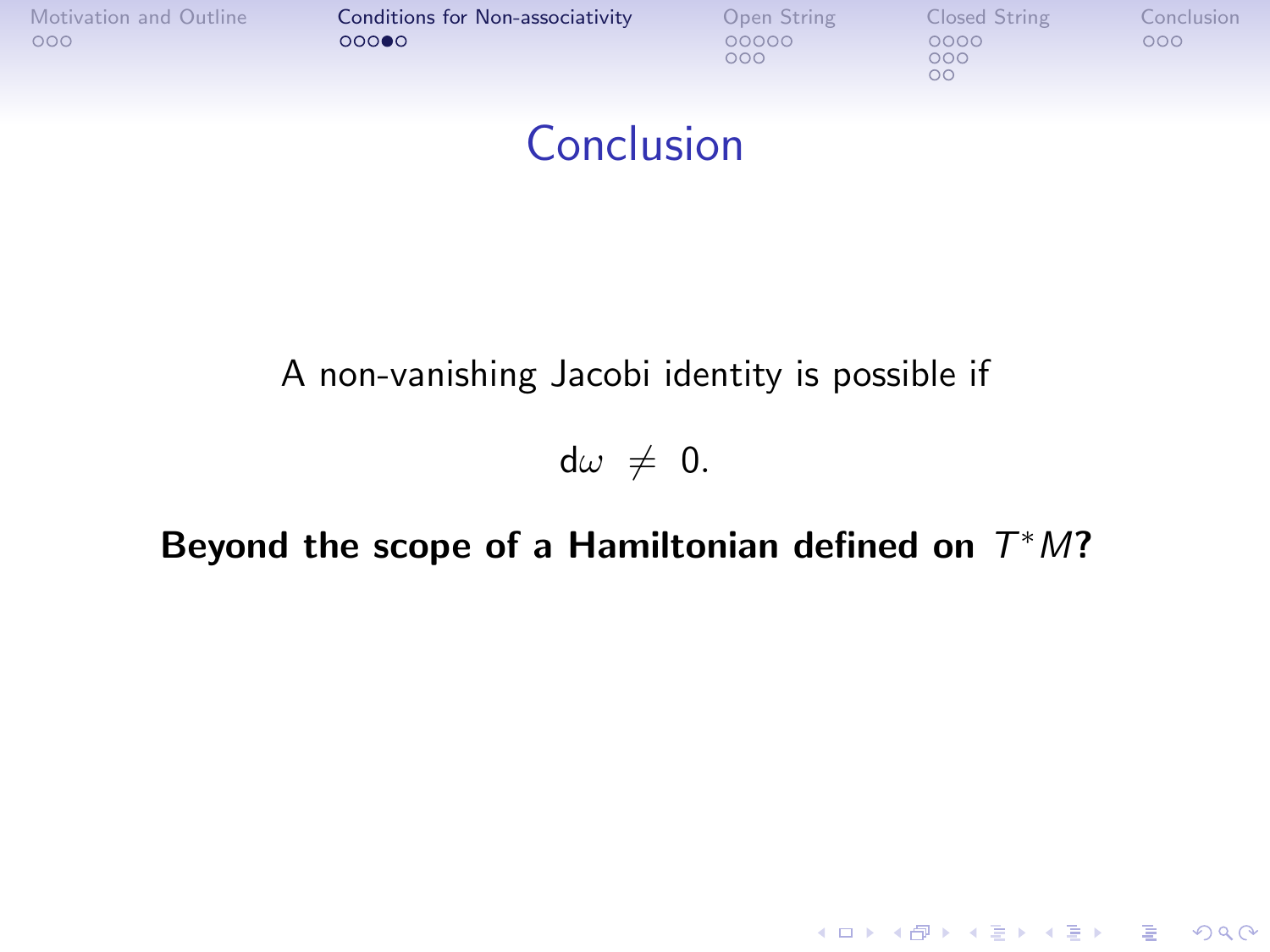

#### CFT

In general: CFT's are usual QFT's, therefore the CFT operator algebra must be associative ( $\Leftrightarrow$  crossing symmetry). But note: The coordinates are not well defined CFT operators (not even quasi primaries,  $h = 0$ )!

• The closed string worldsheet has an  $SL(2,\mathbb{C})/\mathbb{Z}_2$  symmetry Commutativity expected for vertex operators inserted at the bulk.

• The open string worldsheet has an  $SL(2,\mathbb{R})/\mathbb{Z}_2$  symmetry Vertex operators inserted at the boundary (D-brane) must be cyclic, but may be non-commutative, for instance

**KORKA SERKER ORA** 

 $12 = 21$  and  $123 = 231$  123  $\neq$  132 or 1234  $\neq$  1243.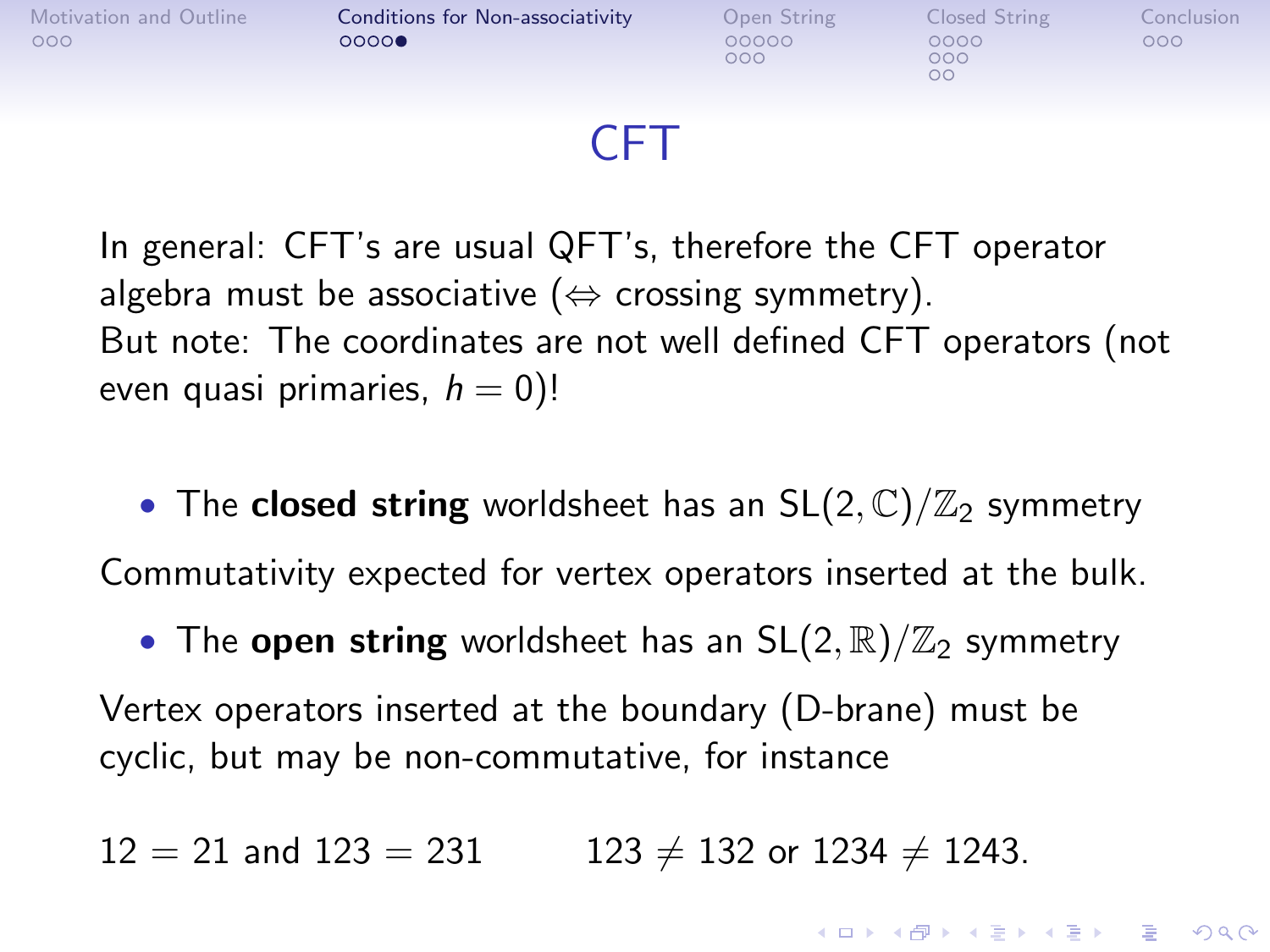<span id="page-9-0"></span>

| Motivation and Outline<br>000 | Conditions for Non-associativity<br>00000 | Open String<br>00000<br>೧೦೦ | Closed String<br>0000<br>000<br>OΟ | Conclusion<br>000 |
|-------------------------------|-------------------------------------------|-----------------------------|------------------------------------|-------------------|
|                               |                                           |                             |                                    |                   |

## Open Strings

#### in non-vanishing  $\mathcal{F} = B + 2\pi\alpha' dA$  background.

[Chu, Ho, Seiberg, Witten, Cornalba, Schiappa, Schomerus, Herbst, Kling, Kreuzer, ... ∼ '98-'01]

For constant F one gets on the D-brane  $\partial \mathbb{H} = \mathbb{R}$ 

$$
\langle X^{\mu}(\tau) X^{\nu}(\tau')\rangle_{\mathcal{F}} = -\alpha' \left[ G^{\mu\nu} \log |\tau - \tau'|^2 + i\pi \Theta^{\mu\nu} \epsilon(\tau - \tau') \right]
$$

where the open string metric G and the antisymmetric  $\theta$  are

$$
G^{\mu\nu} = [ (g - \mathcal{F})^{-1} g (g + \mathcal{F})^{-1} ]^{\mu\nu},
$$
  

$$
\theta^{\mu\nu} = - [ (g - \mathcal{F})^{-1} \mathcal{F} (g + \mathcal{F})^{-1} ]^{\mu\nu}.
$$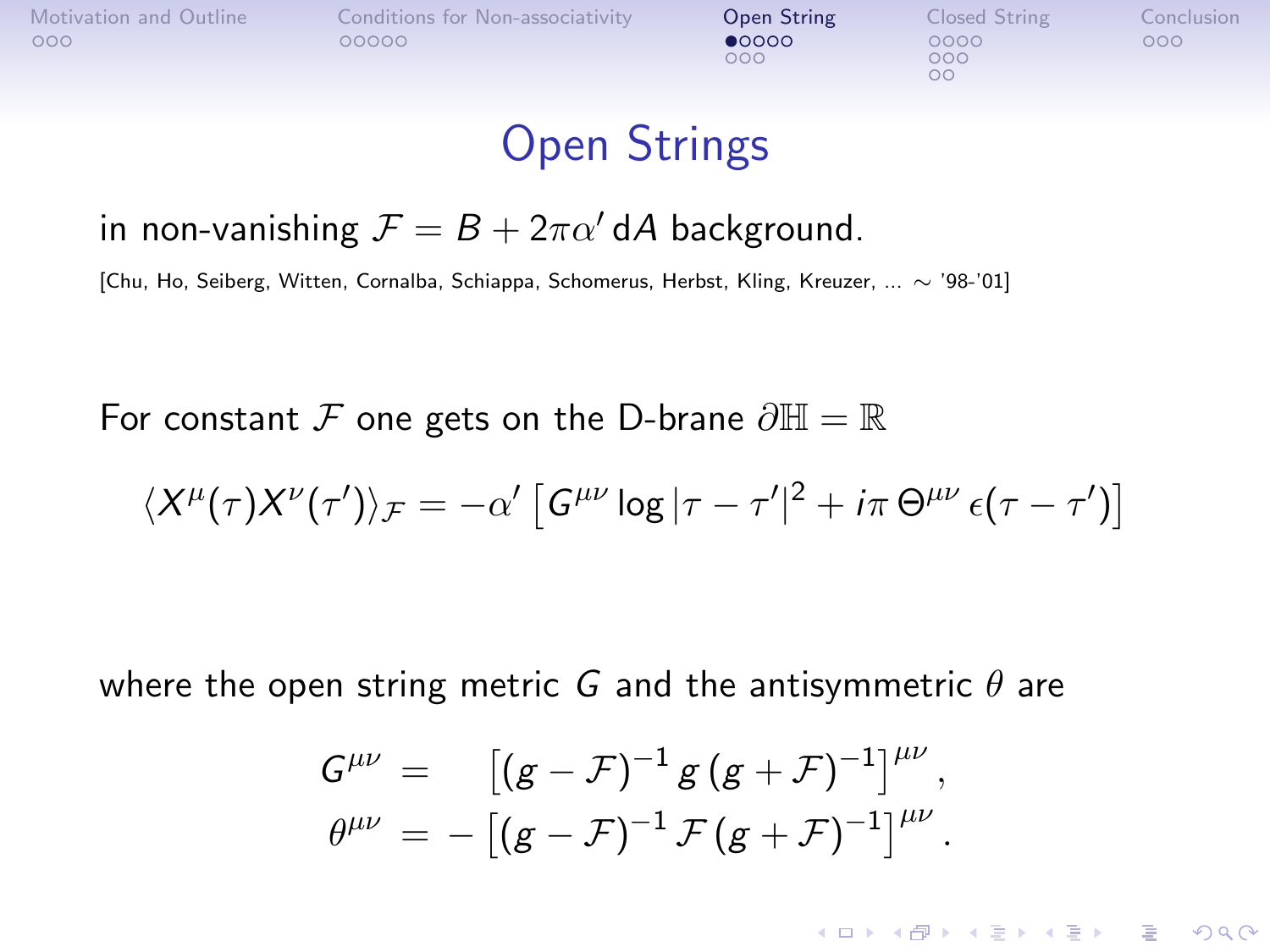[Motivation and Outline](#page-1-0) [Conditions for Non-associativity](#page-4-0) **[Open String](#page-9-0)** [Closed String](#page-17-0) [Conclusion](#page-26-0)<br>0000 0000 0000 0000 000

 $000$ 

 $000$  $\Omega$ 

## Open String Product

$$
\left\langle : e^{ipX(\tau)} : : e^{ip'X(\tau')} : \right\rangle_{\mathcal{F}}
$$
  
=  $e^{-i\pi\alpha'\theta^{\mu\nu}} P_{\mu} P'_{\nu} \epsilon(\tau - \tau') \times \langle : e^{ipX(\tau)} : : e^{ip'X(\tau')} : \rangle_0.$   
=  $\exp \left[ i\pi\alpha' \theta^{\mu\nu} \frac{\partial}{\partial X_1^{\mu}} \frac{\partial}{\partial X_2^{\nu}} \right] \times \langle : e^{ipX(\tau)} : : e^{ip'X(\tau')} : \rangle_0.$ 

The background field can be captured by changing the multiplication law to a Moyal-Weyl star-product

$$
f \star g := \exp \left[ i \pi \alpha' \theta^{\mu \nu} \frac{\partial}{\partial x_1^{\mu}} \frac{\partial}{\partial x_2^{\nu}} \right] f(x_1) g(x_2) + \mathcal{O}(\partial \theta).
$$

then for instance  $\langle V_1V_2\rangle_{\mathcal{F}} = \langle V_1 \star V_2\rangle_{\mathcal{F}=0}$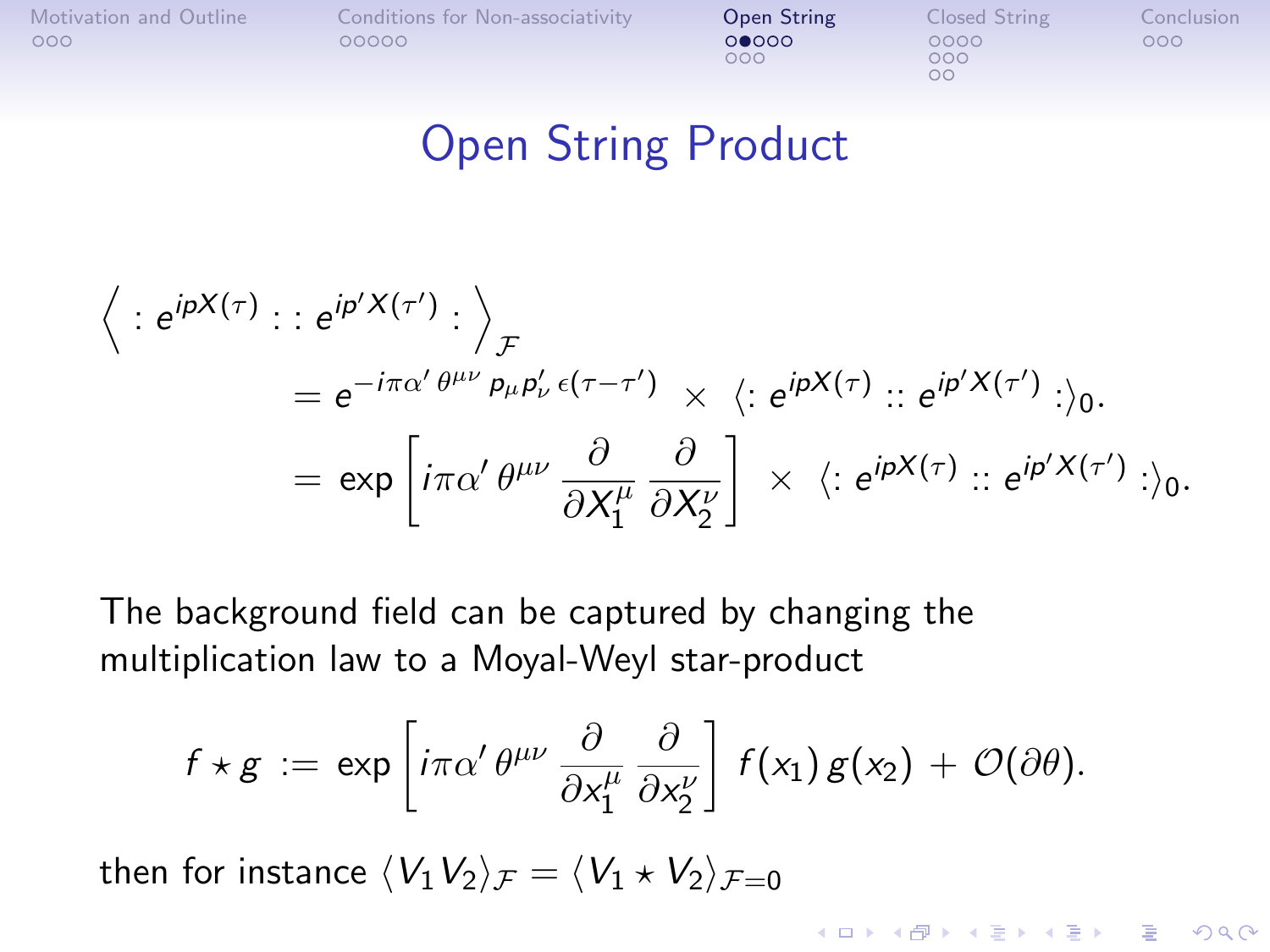| Motivation and Outline | Conditions for Non-associativity | Open String  | Closed String     | Conclusion |
|------------------------|----------------------------------|--------------|-------------------|------------|
| 000                    | 00000                            | 00000<br>000 | 0000<br>000<br>oс | 000        |

#### Higher Orders in ∂ $\theta$

$$
f \star g = f \cdot g + \frac{i}{2} \theta^{ij} \partial_i f \partial_j g - \frac{1}{8} \theta^{ij} \theta^{kl} \partial_i \partial_k f \partial_j \partial_l g
$$
  
- 
$$
\frac{1}{12} (\theta^{im} \partial_m \theta^{jk}) (\partial_i \partial_j f \partial_k g - \partial_i \partial_j g \partial_k f) + \mathcal{O}((\partial \theta)^2, \partial^2 \theta, \theta^2)
$$

[Cornalba, Schiappa and Herbst, Kling, Kreuzer '01]

Same as the Kontsevich deformation quantization formula but  $\theta$ might be a quasi-Poisson d $\theta \neq 0$  tensor here  $\Rightarrow$  Non-associative!

$$
(f \star g) \star h - f \star (g \star h) \propto \theta^{[\underline{\mu}\rho} \partial_{\rho} \theta^{\underline{\nu}\sigma]} \partial_{\mu} f \partial_{\nu} g \partial_{\sigma} h \neq 0!
$$

**KORKAR KERKER E VOOR** 

Remember: *Jac*  $\propto \theta^{[\underline{\mu}\rho}\partial_{\rho}\theta^{\underline{\nu}\sigma]}$  as well.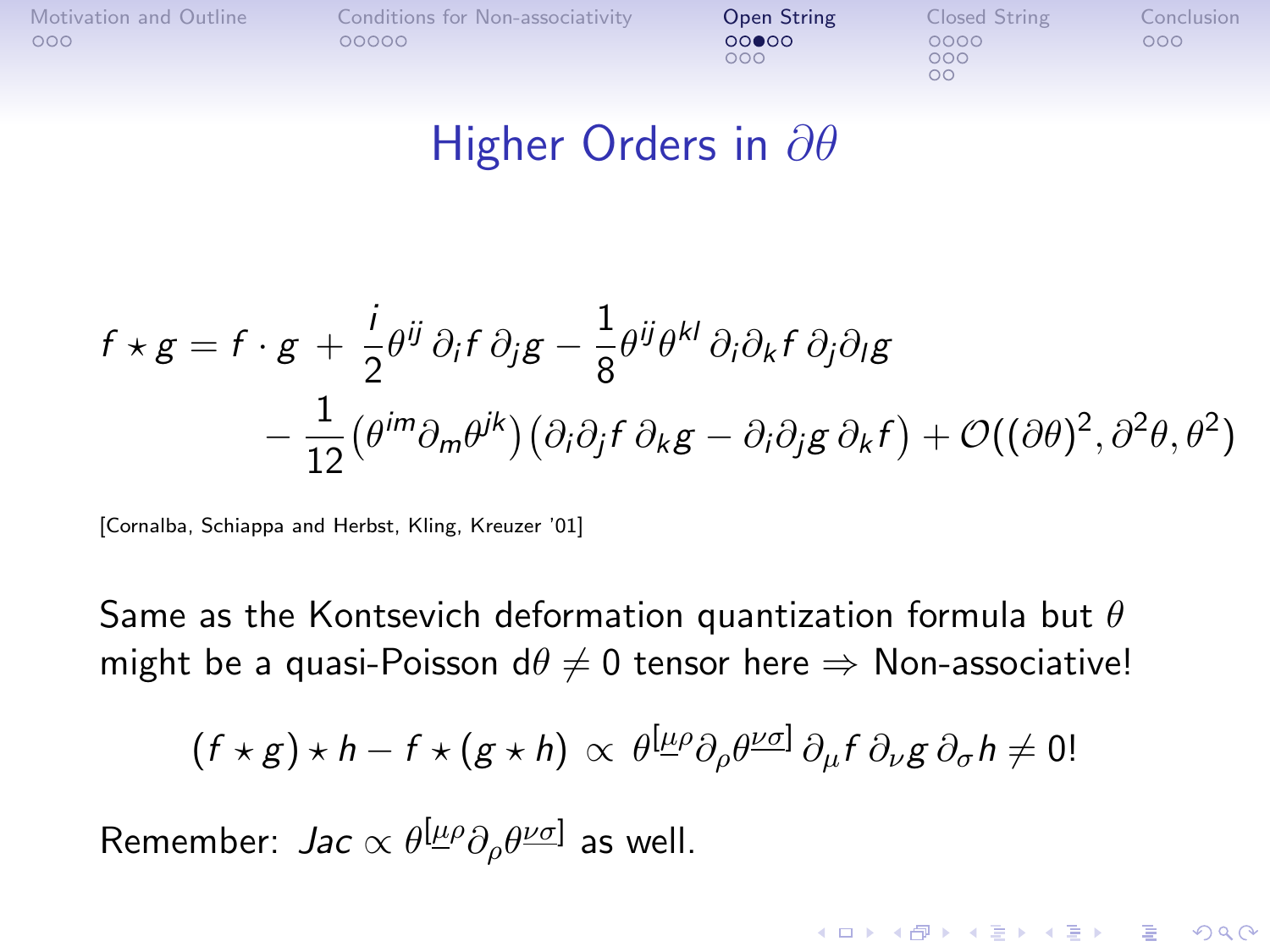| Motivation and Outline | Conditions for Non-associativity | Open String  | Closed String | Conclusion |
|------------------------|----------------------------------|--------------|---------------|------------|
| 000                    | 00000                            | 00000<br>000 | 0000<br>000   | 000        |
|                        |                                  |              | ОC            |            |

### Resolution

#### Integrate the deformation! Captures

- low-energy effective actions and
- **COTTE ATOTS** [Schomerus, Seiberg, Witten '98: Integration to implement momentum conservation and more general Herbst, Kling, Kreuzer '02]

$$
\int d^{n}x \sqrt{g-F} \left(f \star g-f \cdot g\right) \stackrel{PI}{=} - \int d^{n}x f \underbrace{\partial_{\mu} \left(\sqrt{g-F} \theta^{\mu \nu}\right)}_{\text{DBL-comp}} \partial_{\nu}g
$$

• 
$$
\int f \star g \stackrel{eom}{=} \int f \cdot g
$$

• But 
$$
\int f \star g \star h \neq \int f \cdot g \cdot h!
$$

• Also associative

$$
\int d^n x \sqrt{g-F}(f\star g)\star h-f\star (g\star h)\stackrel{eom}{=} 0.
$$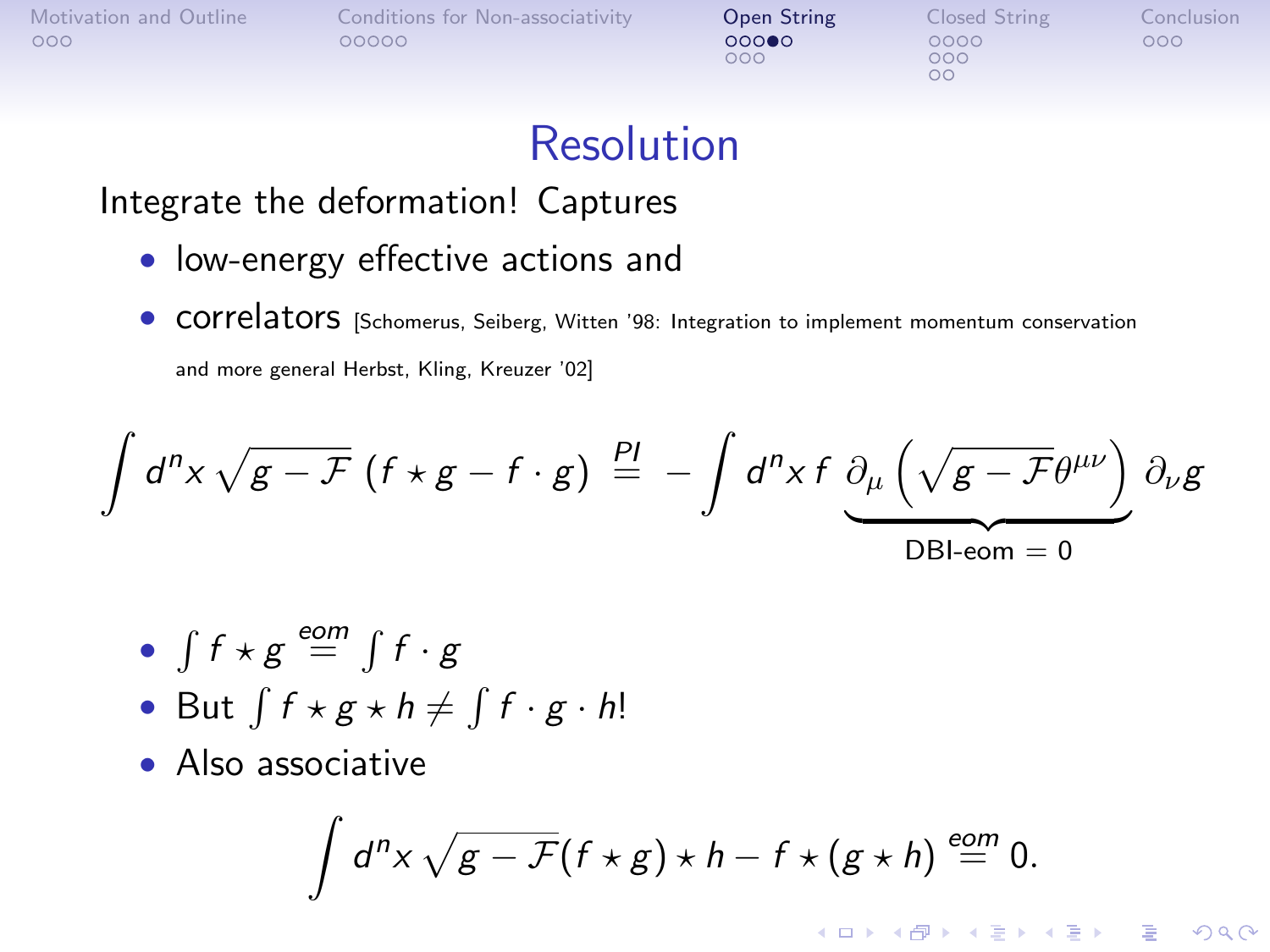| Motivation and Outline<br>000 | Conditions for Non-associativity<br>00000 | Open String<br>0000<br>000 | Closed String<br>0000<br>000<br>OΟ | Conclusion<br>000 |
|-------------------------------|-------------------------------------------|----------------------------|------------------------------------|-------------------|
|                               |                                           |                            |                                    |                   |

### **Summary**

**KORKA SERKER ORA** 

The open string product matches the expected properties

- $12 = 21$
- 123  $\neq$  132, 1234  $\neq$  1243, ...  $\Rightarrow$  additional terms in low-energy effective action
- CYCIIC [also in higher orders Herbst, Kling, Kreuzer '03]
- vanishing Jacobi identity

up to boundary terms.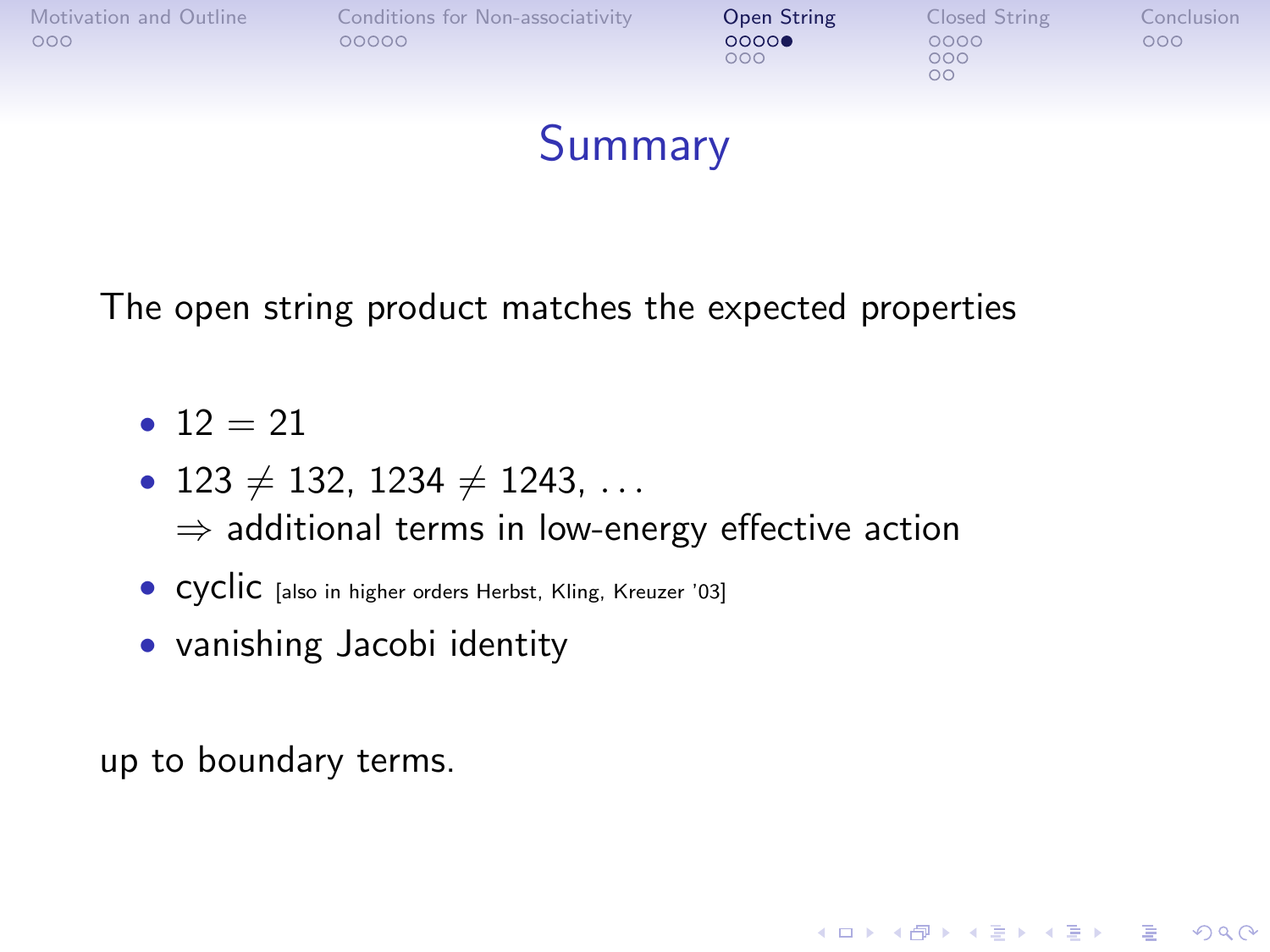**KORK STRATER STRAKER** 

# Open String Product in DFT

DFT [Hull, Zwiebach, Hohm, ... ] has only closed string degrees of freedom. Therefore

- vertex operators are expected to commute,
- the gauge invariant object is  $H$

We use the flux formulation of DFT [Aldazabal, Geissbuhler, Marques, Nunez, Penas]. There the product reads

$$
f\Delta g\Delta h:=f\,g\,h+H^{abc}\partial_a f\,\partial_b g\,\partial_c h+R_{abc}\tilde{\partial}^a f\tilde{\partial}^b g\tilde{\partial}^c h+\dots
$$

$$
\stackrel{\mathsf{DFT}}{=} f g h + \breve{\mathcal{F}}_{ABC} \partial^A f \partial^B g \partial^C h.
$$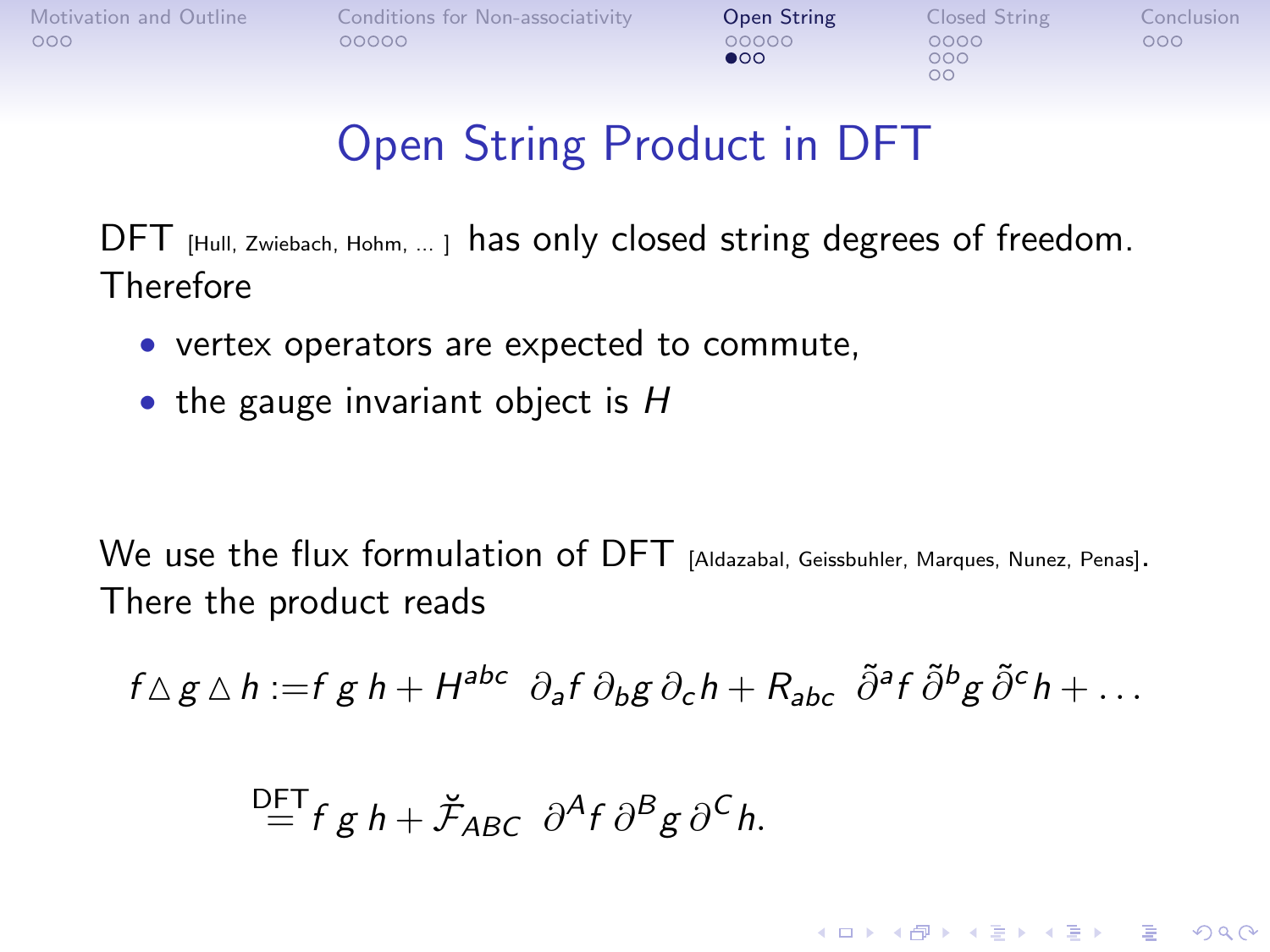| Motivation and Outline | Conditions for Non-associativity | Open String                    | Closed String     | Conclusion |
|------------------------|----------------------------------|--------------------------------|-------------------|------------|
| 000                    | 00000                            | 00000<br>$\circ \bullet \circ$ | 0000<br>000<br>oс | 000        |

Write this deformation under an integral

$$
\int dX e^{-2d} \ \breve{\mathcal{F}}_{ABC} \ \partial^A f \ \partial^B g \ \partial^C h \stackrel{\text{Pl}}{=} -\int dX e^{-2d} \underbrace{\mathcal{G}_{AB}}_{\text{eom}: \ \mathcal{G}_{AB}=0!} f \ \partial^A g \ \partial^B h.
$$

The same mechanism is present here! Holds for product of n-functions as expected in a closed string setting!

Matter (e.g. RR fields) in form of an energy momentum tensor  $\mathcal{T}^{AB}$  changes the eom to

$$
\mathcal{G}^{AB}=\mathcal{T}^{AB},
$$

**KORKA SERKER ORA** 

which breaks the associativity.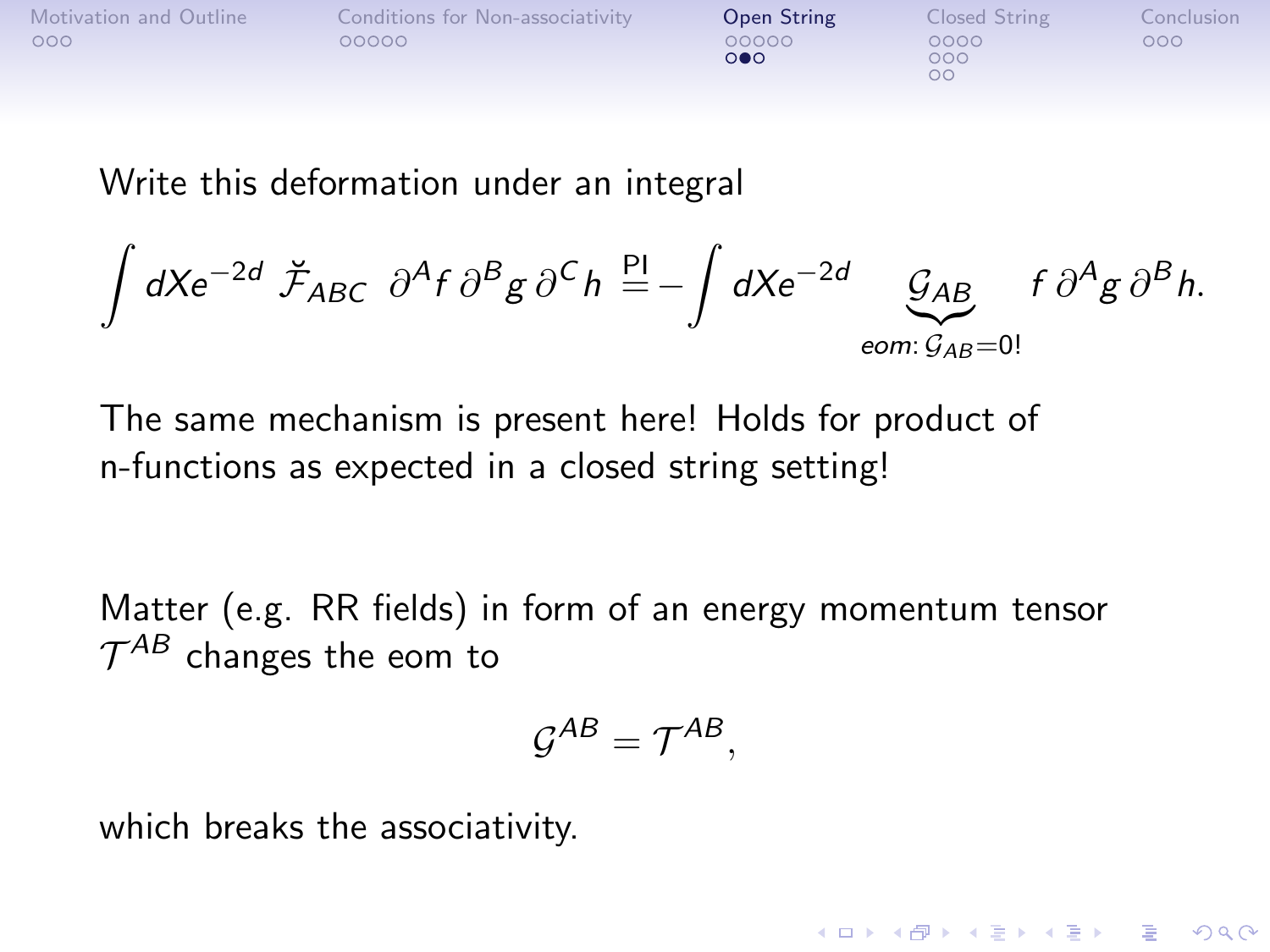$000$ 

 $\circ$ 

**KORK STRATER STRAKER** 

### Matter Corrections

Associativity can be restored by adding a  $\mathcal{T}^{AB}$  term:

$$
f \triangle g \triangle h = f g h + T^{AB} (f \partial_A g \partial_B h + \text{cycl.}) + \breve{\mathcal{F}}^{ABC} \partial_A f \partial_B g \partial_C h
$$

This term arises naturally, if the geometry is also deformed by  $\mathcal{T}^{AB}$ 

$$
f \triangle_2 g := f \cdot g + \mathcal{T}^{AB} \partial_A f \partial_B g
$$

which vanishes by continuity equation under an integral!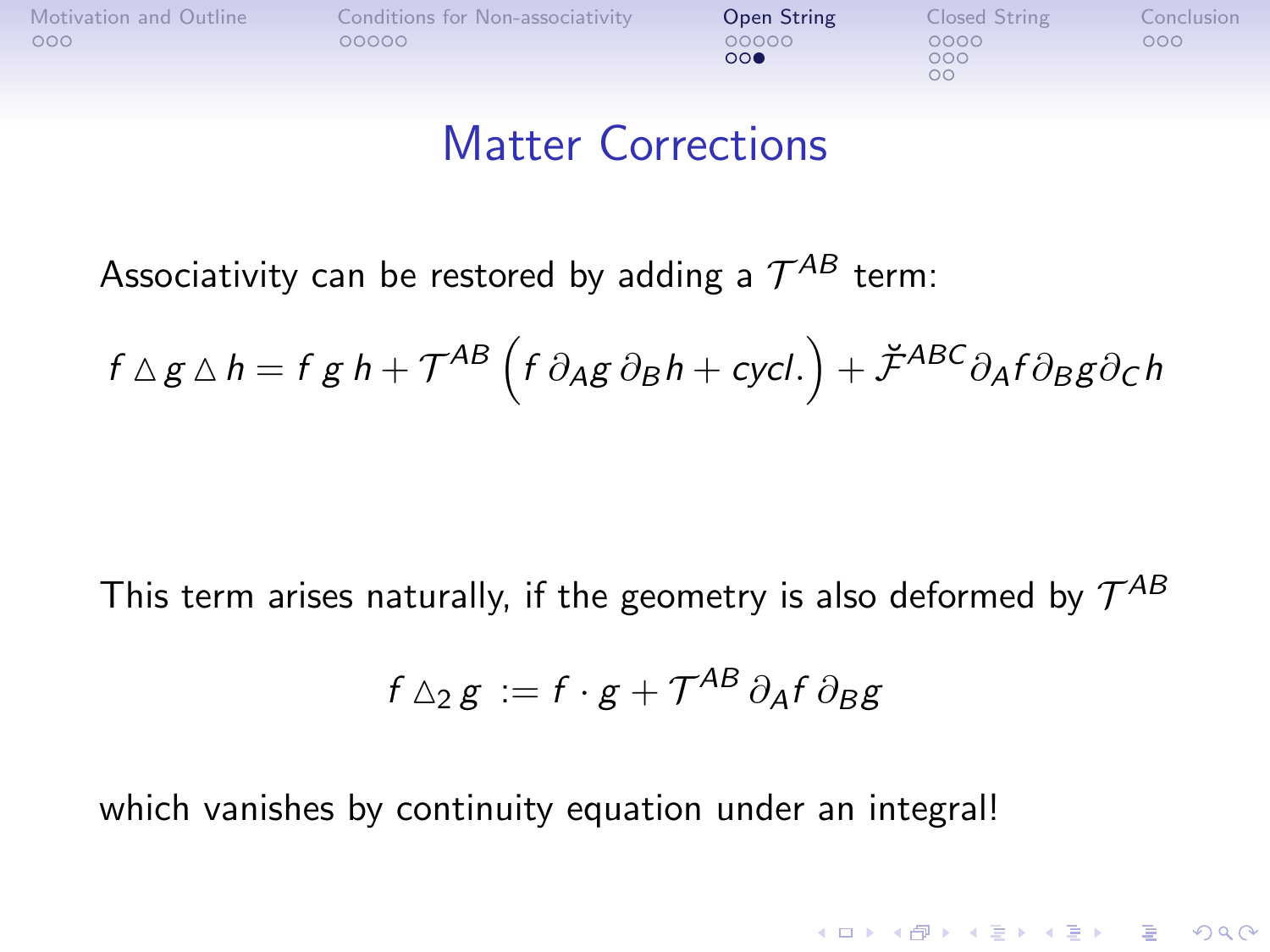<span id="page-17-0"></span>

 $000$ 

 $000$  $\Omega$ 

## Closed Strings

in a constant  $H = \mathsf{d} B$  background on  $\mathcal{T}^3$ . Fulfills eom in linear  $order \Rightarrow still$  a CFT. [Blumenhagen, Deser, Lüst, Plauschinn, Rennecke '11]

Correlator of the coordinates is corrected as

$$
\langle X^{\mu}(z_1,\bar{z}_1)X^{\nu}(z_2,\bar{z}_2)X^{\sigma}(z_3,\bar{z}_3)\rangle_H \propto H^{\mu\nu\sigma}\left[\mathcal{L}\left(\frac{z_{12}}{z_{13}}\right) - \mathcal{L}\left(\frac{\bar{z}_{12}}{\bar{z}_{13}}\right)\right]
$$

Using this the Jacobi identity at equal space and time is zero

Jac 
$$
(X^{\mu}(z,\bar{z}), X^{\nu}(z,\bar{z}), X^{\sigma}(z,\bar{z}))_{H} = 0.
$$

**KORK STRATER STRAKER**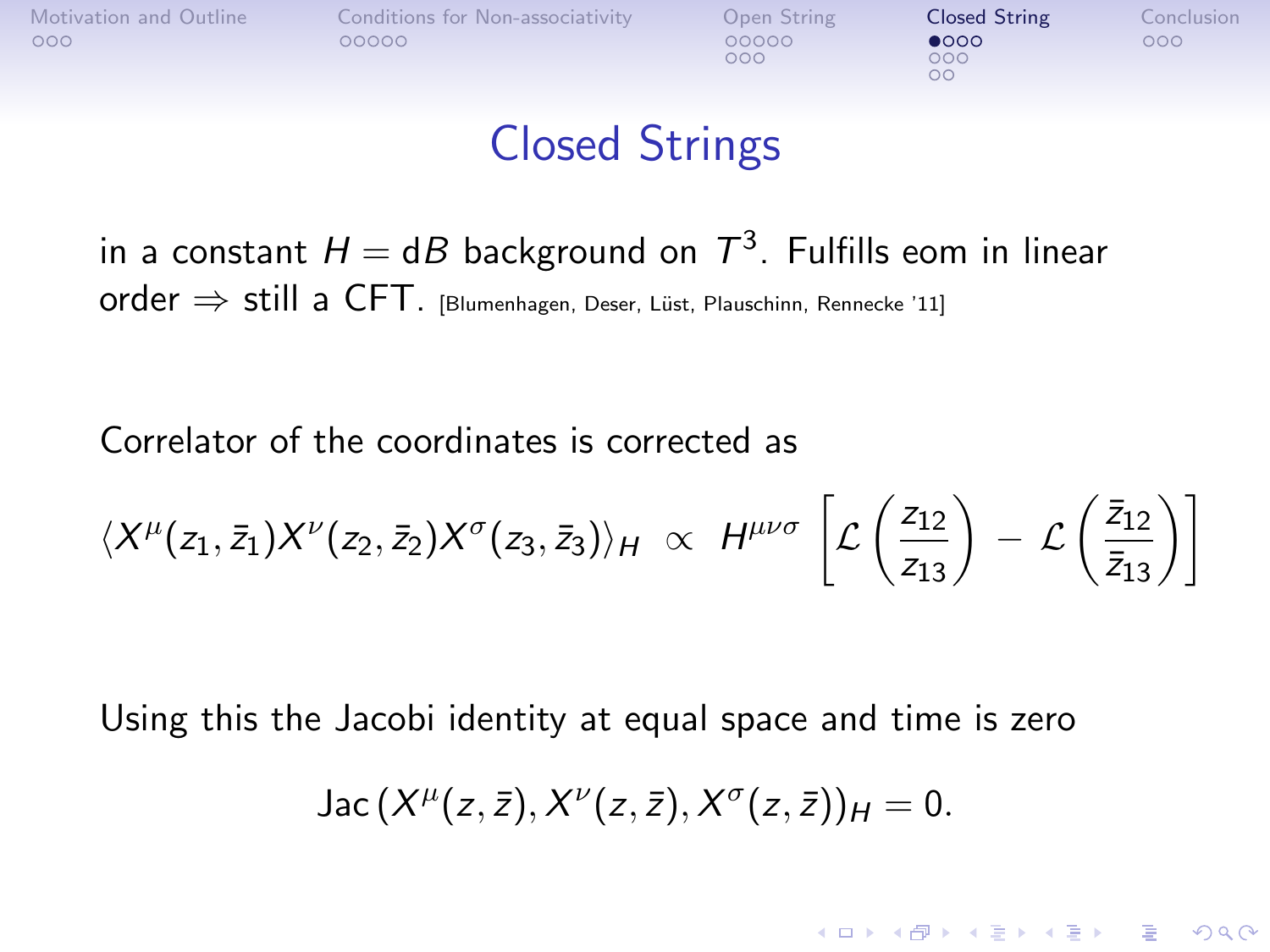| Motivation and Outline<br>Conditions for Non-associativity<br>000<br>00000 | Open String<br>00000<br>000 | Closed String<br>0000<br>000<br>ОC | Conclusion<br>000 |
|----------------------------------------------------------------------------|-----------------------------|------------------------------------|-------------------|
|----------------------------------------------------------------------------|-----------------------------|------------------------------------|-------------------|

T-duality in all directions gives the winding coordinate  $\tilde{X}$ . Their correlator has a crucial  $+$ 

$$
\langle \tilde{X}^{\mu}(z_1,\bar{z}_1)\tilde{X}^{\nu}(z_2,\bar{z}_2)\tilde{X}^{\sigma}(z_3,\bar{z}_3)\rangle_H = \theta^{\mu\nu\sigma}\,\left[\mathcal{L}\left(\frac{z_{12}}{z_{13}}\right) + \mathcal{L}\left(\frac{\bar{z}_{12}}{\bar{z}_{13}}\right)\right]
$$

The contributions now add up in the Jacobi identity

Jac 
$$
(\tilde{X}^{\mu}(z,\bar{z}), \tilde{X}^{\nu}(z,\bar{z}), \tilde{X}^{\sigma}(z,\bar{z}))_{H} \propto H^{\mu\nu\sigma}
$$
.

**KORKA SERKER ORA** 

Dualizing this gives normal coordinates in the T-dual to the H-flux, named R-flux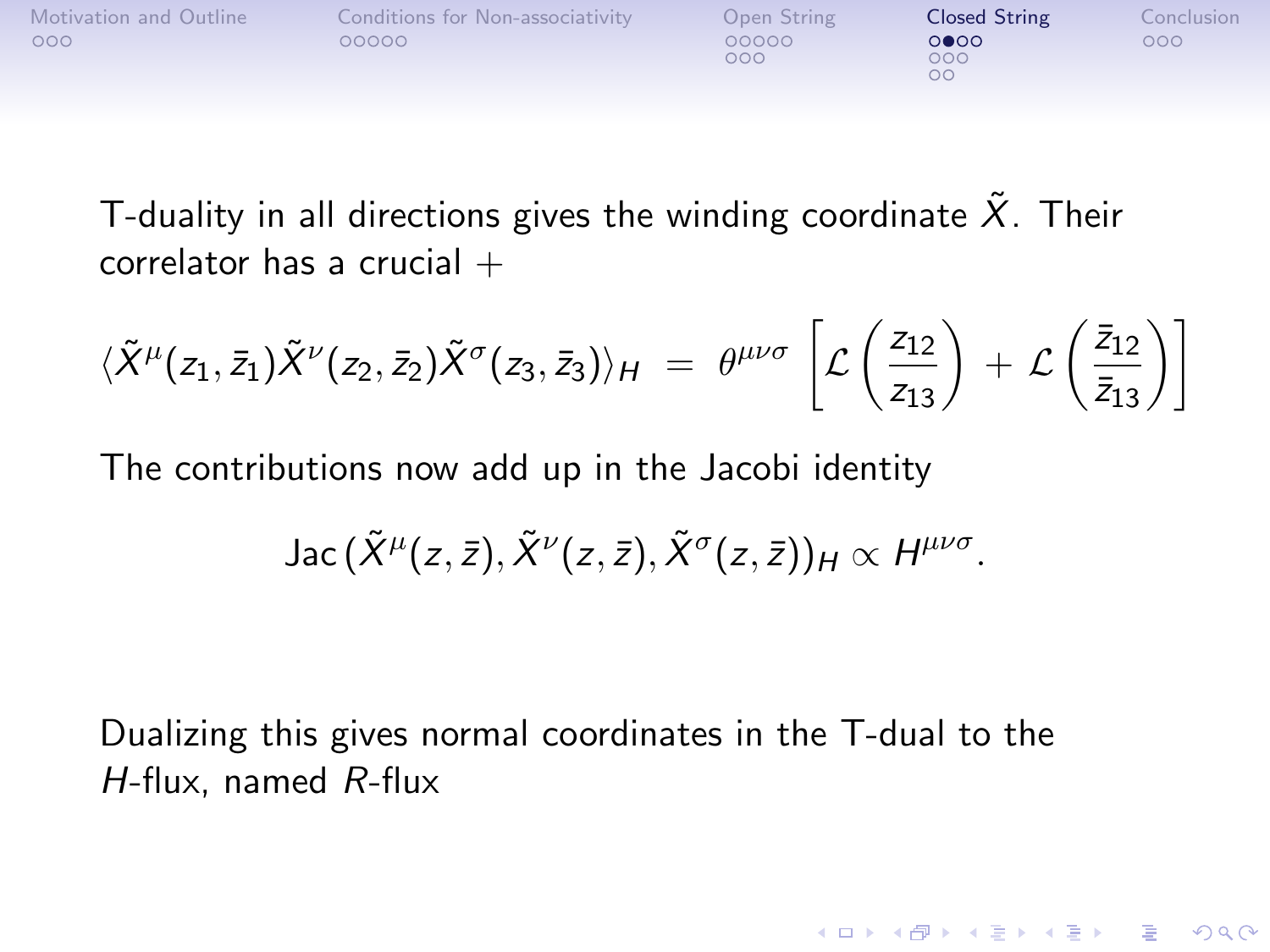| Motivation and Outline | Conditions for Non-associativity | Open String  | <b>Closed String</b> | Conclusion |
|------------------------|----------------------------------|--------------|----------------------|------------|
| 000                    | 00000                            | 00000<br>000 | 0000<br>000<br>oс    | 000        |

 $\mathsf{Jac}\, (X^\mu(z,\bar{z}), X^\nu(z,\bar{z}), X^\sigma(z,\bar{z}))_R \propto R^{\mu\nu\sigma}.$ 

 $\Rightarrow$  Non-associative target space for non-vanishing R-flux!

How is this possible?

Normal coordinates in non-vanishing  $R^{\mu\nu\sigma}=\tilde{\partial}^{[\mu}\beta^{\nu\sigma]}$  means coordinates and winding at the same time. The description needs

 $TM \oplus T^*M$ .

A restriction to  $TM$  or  $T^*M$  is not possible. This is beyond usual Hamiltonian formalism on  $T^*M$  with  $\omega = d\theta$ . More concretely later!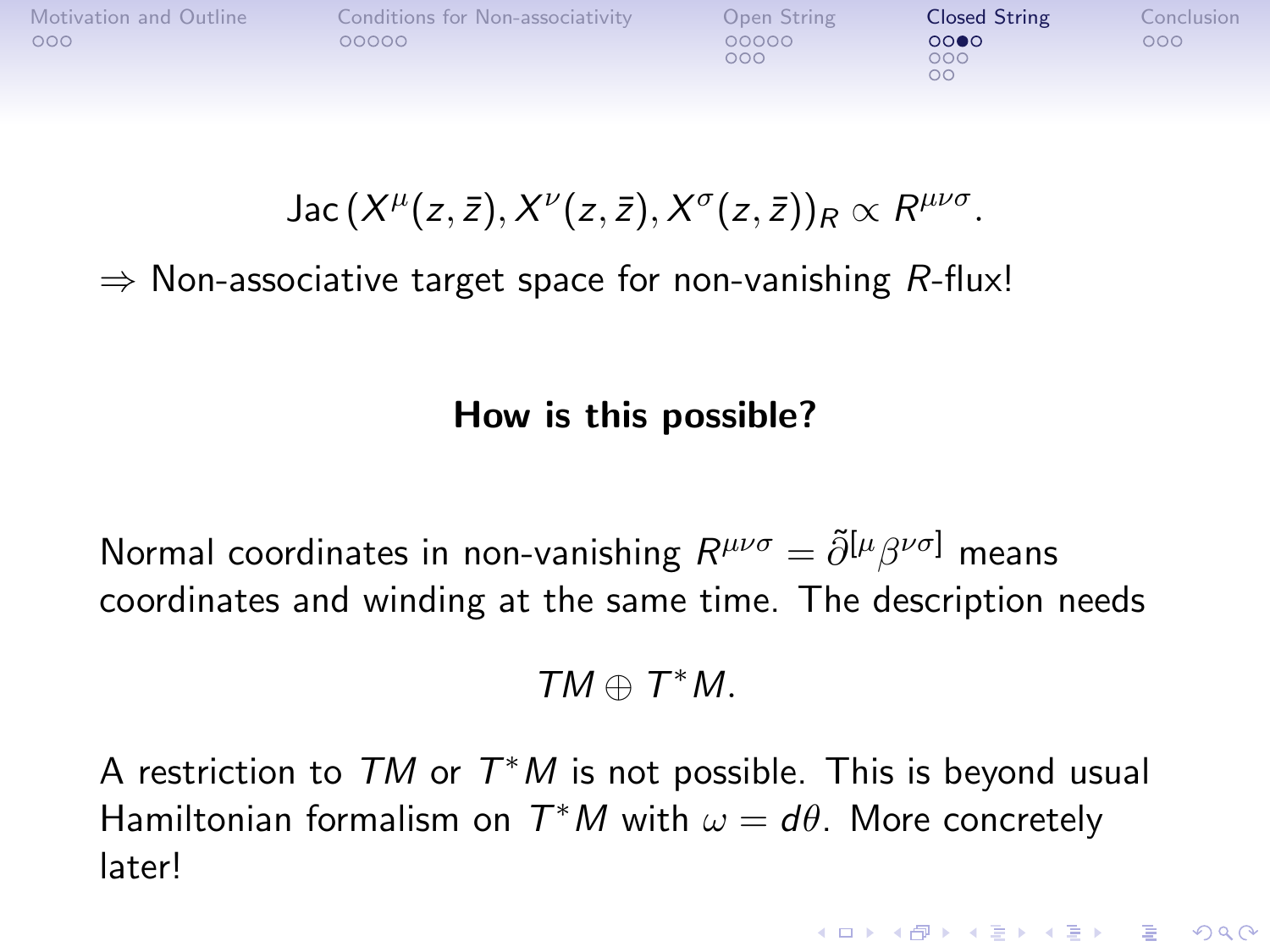| Motivation and Outline<br>Conditions for Non-associativity<br>000<br>00000 | Open String<br>00000<br>000 | Closed String<br>0000<br>000<br>oс | Conclusion<br>000 |
|----------------------------------------------------------------------------|-----------------------------|------------------------------------|-------------------|
|----------------------------------------------------------------------------|-----------------------------|------------------------------------|-------------------|

Correlator of vertex operators gives  $\langle V_1V_2V_3\rangle_H = \langle V_1V_2V_3\rangle_0$  and

$$
\langle V_1 V_2 V_3 \rangle_R \propto (1 + R^{\mu\nu\sigma} p_{1,\mu} p_{2,\nu} p_{3,\sigma}) \times \langle V_1 V_2 V_3 \rangle_0
$$

Capture the R-flux in a deformed tri-product

$$
(f \triangle g \triangle h)(x) := f g h + R^{\mu\nu\sigma} \partial_{\mu} f \partial_{\nu} g \partial_{\sigma} h + \mathcal{O}(\theta^2).
$$

whose totally antisymmetric tri-bracket of the coordinates reproduces the Jacobi identity.

The tri-product trivializes for tachyon vertex operators by momentum conservation.

**KORK ERKER ADE YOUR**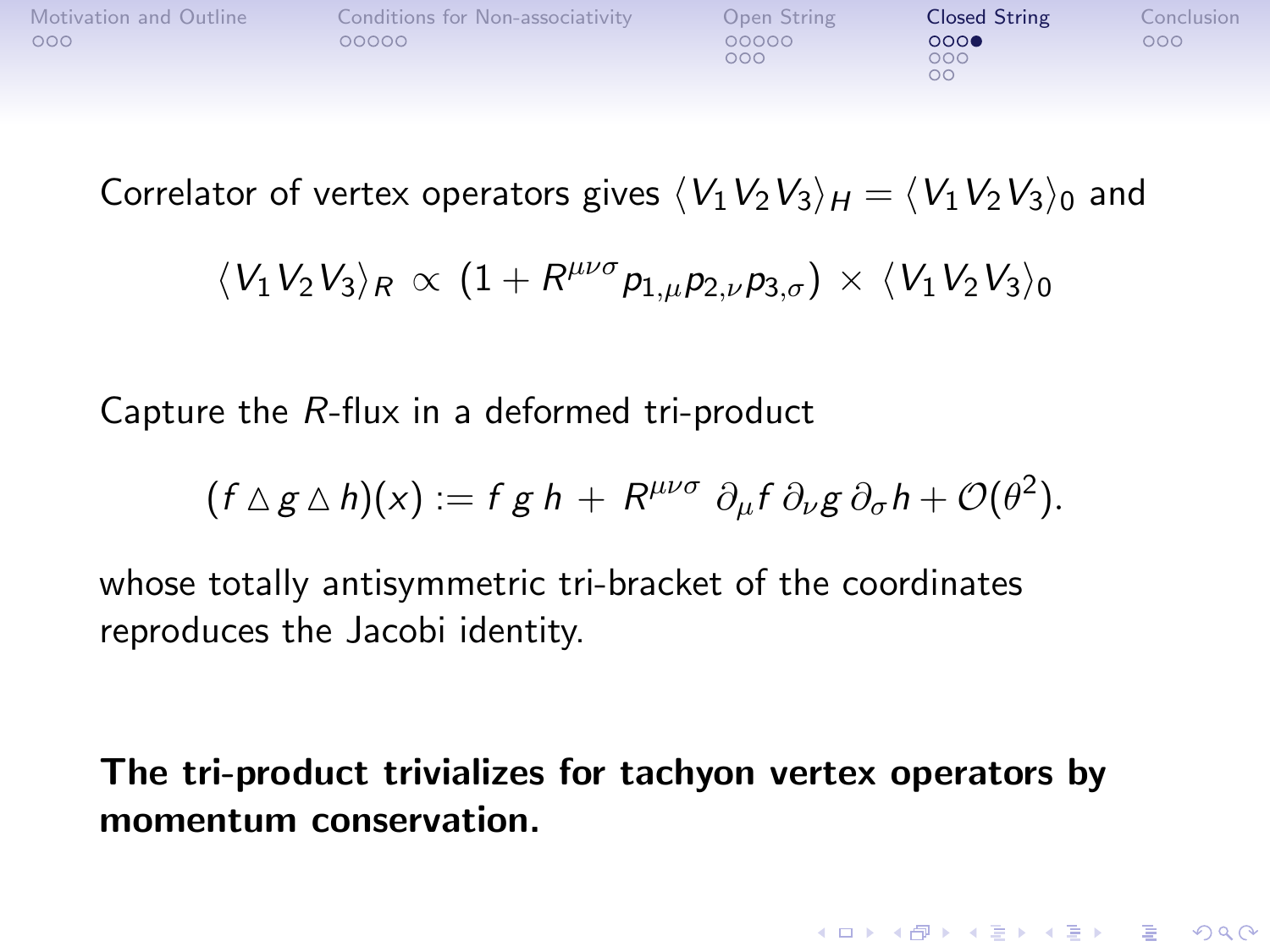$000$ 

 $\bullet$ 00 OO.

**KORK ERKER ADE YOUR** 

## Closed String Product in DFT

Motivation: Need for simultaneous winding and momentum. In the flux formulation the product reads

$$
f \Delta g \Delta h = f g h + \mathcal{F}_{ABC} \partial^A f \partial^B g \partial^C h
$$

$$
= f g h + R^{abc} \partial_a f \partial_b g \partial_c h + H_{abc} \tilde{\partial}^a f \tilde{\partial}^b g \tilde{\partial}^c h + \dots
$$

Here the flux is  $\mathcal{F}_{ABC} = \Omega_{[ABC]}$  with the Weitzenböck connection  $\Omega_{ABC}=\partial_A E_B{}^M\; E_{CM}$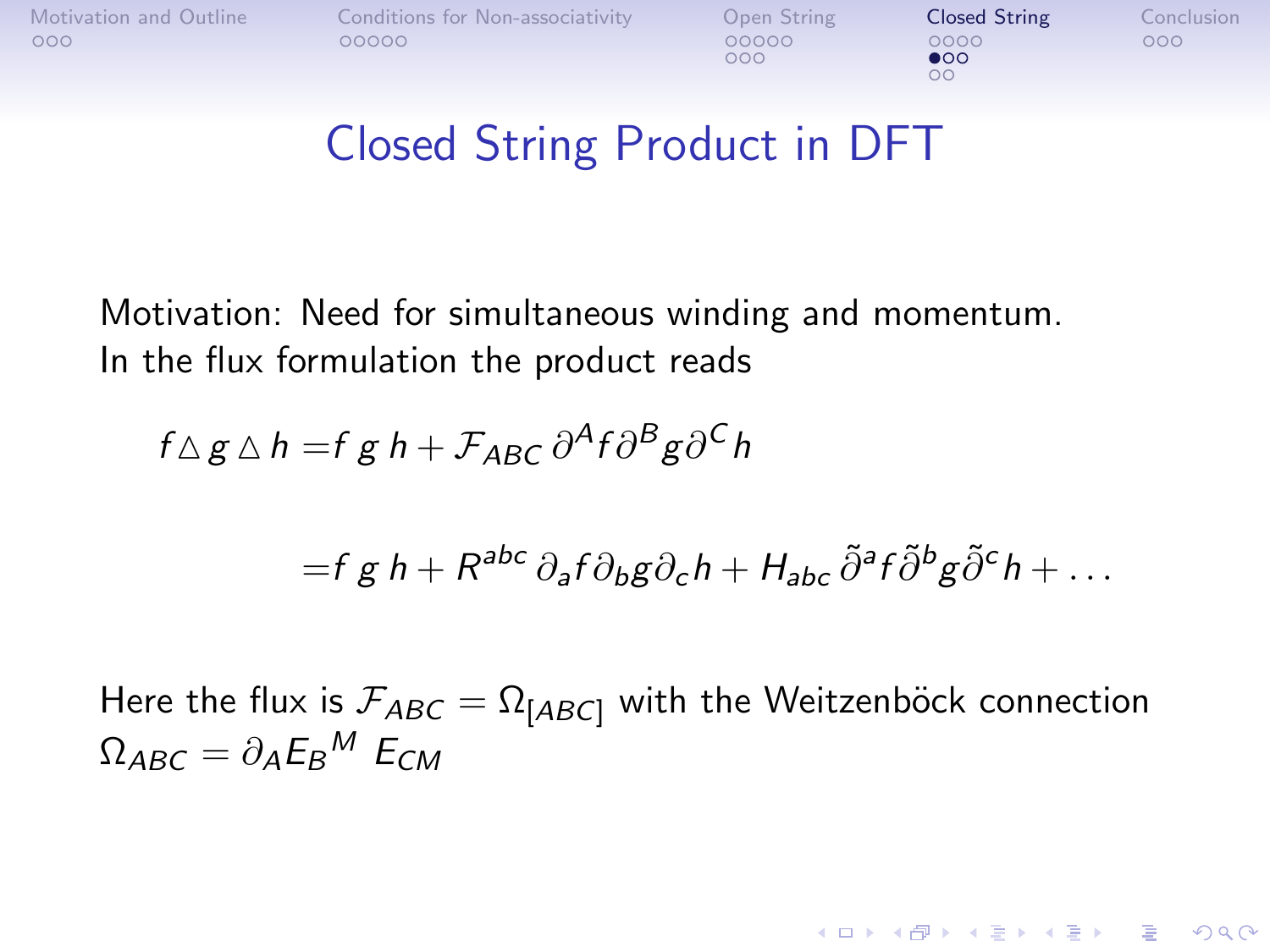$000$ 

 $\circ \bullet \circ$ 

#### Constraints in DFT

The generalized Lie-derivative in DFT:

$$
\mathcal{L}_{\xi}V^{M} = \xi^{N}\partial_{N}V^{M} + (\partial^{M}\xi_{N} - \partial_{N}\xi^{M})V^{N}
$$

The gauge algebra does not close, constraints are needed for the fields and the gauge parameters of theory (not coordinates).

For instance the generalized Lie derivative of a generalized scalar  $f$ is not a scalar anymore but must be enforced

$$
\Delta_{\xi'} \mathcal{L}_{\xi} f \; := \; \left( \delta_{\xi'} - \mathcal{L}_{\xi'} \right) \mathcal{L}_{\xi} f = - \xi_M \; \partial_N \xi^{\prime M} \; \partial^N f \stackrel{!}{=} 0.
$$

Choosing the vielbein as the parameters  $\xi = E_B$  and  $\xi' = E_A$  gives

$$
\Omega_{CAB} \ \partial^C f = 0 \qquad \text{(note also } \partial_A f \ \partial^A g = 0\text{)}.
$$

The deformation is zero by demanding closure since

$$
\underbrace{\mathcal{F}_{ABC}}_{\Omega_{[ABC]}} \frac{\partial^A f \partial^B g}{\partial^C h} = 0
$$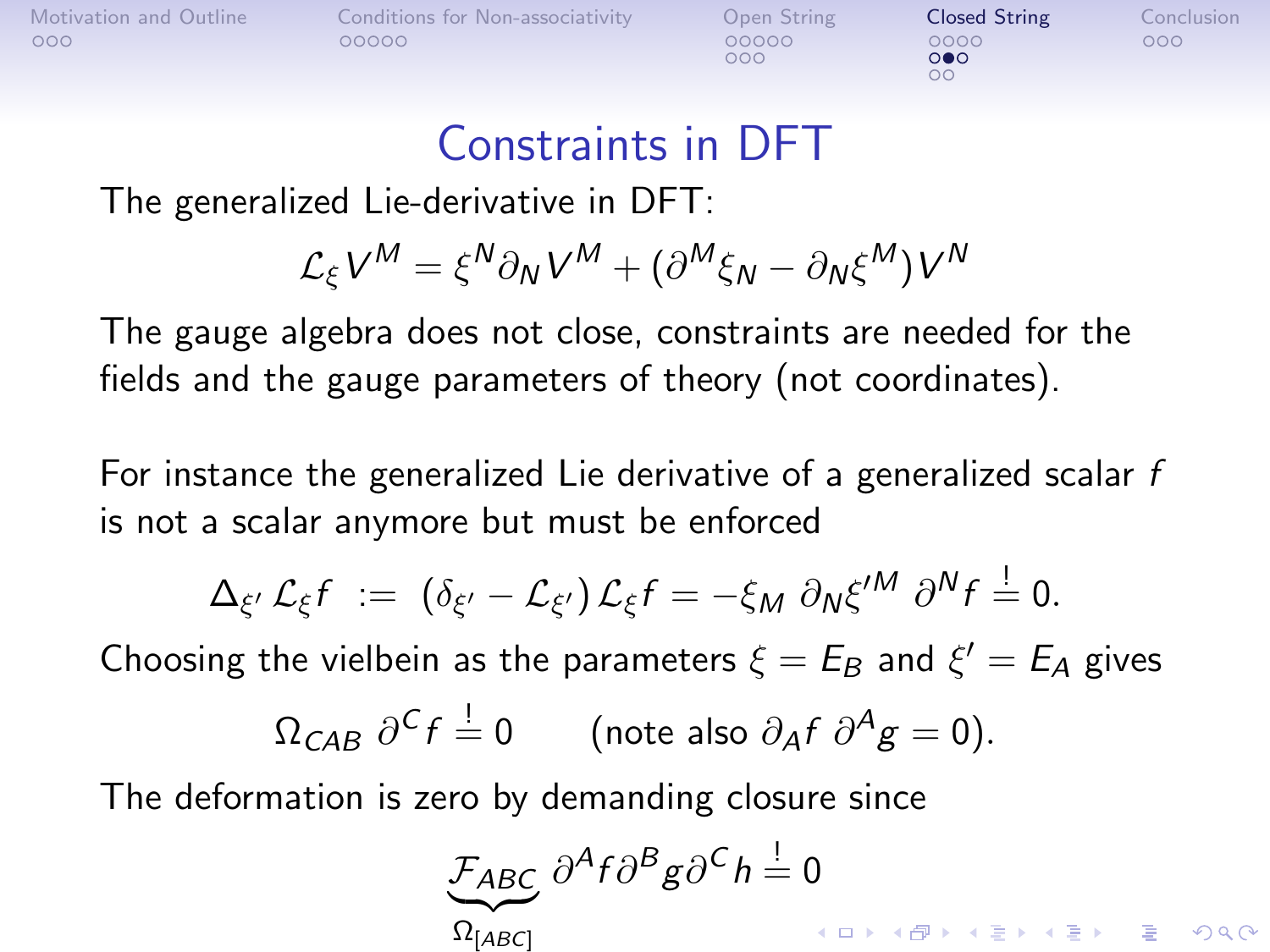

### Summary

As expected vertex operators commute and associate due to

- momentum conservation in CFT
- the consistency constraints and
- the Bianchi identity (after partial integration) in DFT.

We have a non-associative target space in CFT and DFT for a non-vanishing R-flux, thus for description on  $\mathit{TM} \oplus \mathit{T}^*M$  (see also Blair '14).

#### Why?

**KORK ERKER ADE YOUR**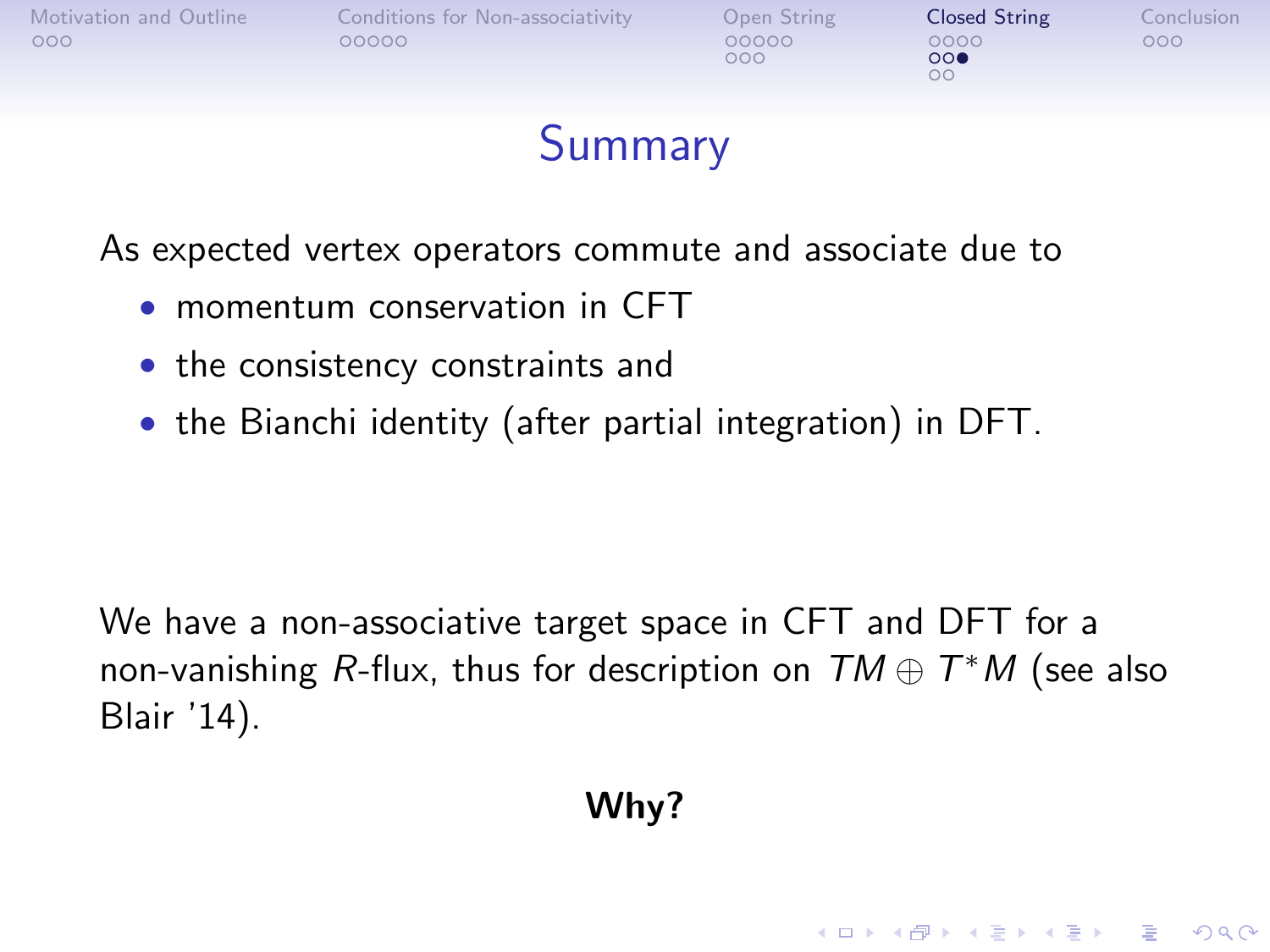$000$ 

 $000$ 

**KORK ERKER ADE YOUR** 

### Hamiltonian Origin of the Non-associativity

The appearing Jacobi identity could also arise from the commutator algebra [Andriot, Larfors, Lüst, Patalong '13 and Blair '14]

$$
[x^i, x^j] \propto R^{ijk} p_k \quad \text{and} \quad [x^i, p_j] = i \delta^i_j.
$$

Underlying classical symplectic structure reads

[Mylonas, Schupp, Szabo '13,'14 and Bakas, Lüst '13]

$$
\omega^{ij} = \begin{pmatrix} R^{ijk} p_k & \delta^i{}_k \\ -\delta_i^j & 0 \end{pmatrix}.
$$

Interpret this as a special case of the DFT generalization

$$
\Omega^{\mathcal{I}\mathcal{J}} = \begin{pmatrix} \mathcal{F}^{IJK} P_K & \delta^I{}_K \\ -\delta_I{}^J & 0 \end{pmatrix}.
$$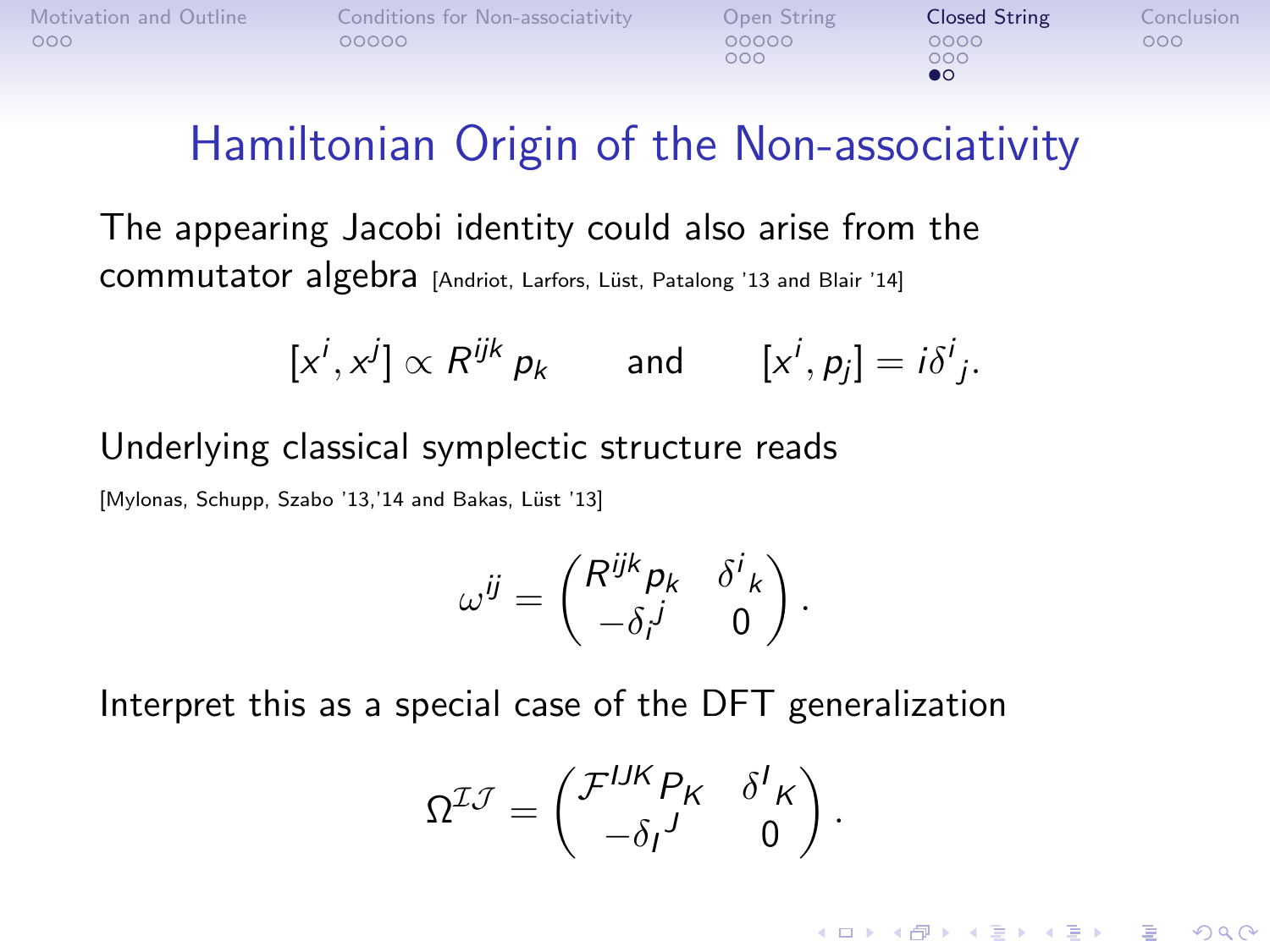<span id="page-25-0"></span>

| Motivation and Outline | Conditions for Non-associativity | Open String | <b>Closed String</b> | Conclusion |
|------------------------|----------------------------------|-------------|----------------------|------------|
| 000                    | 00000                            | 00000       | 0000                 | 000        |

 $000$ 

# Speculative Origin of the Symplectic Structure

Similar to the symplectic structure of  $T^*M$  we start with the tautological one-form Θ whose exterior derivative is the symplectic structure Ω

$$
\Theta = P_{I}dX^{I}
$$

Inspired by generalized geometry  $(\mathit{TM} \oplus \mathit{T}^*M)$  use a twisted derivative  $\mathsf{d}_{\mathcal{F}^{(3)}} = \mathsf{d} + \mathcal{F}^{(3)}$ !

The symplectic structure

$$
\Omega = \mathrm{d}_{\mathcal{F}}\Theta = dP_I \wedge dX^I + \mathcal{F}_{IJK}^{(3)}P^K dX^I \wedge dX^J
$$

is precisely the non-associative symplectic structure emerging in Hamiltonian formalism.**KORK ERKER ADE YOUR**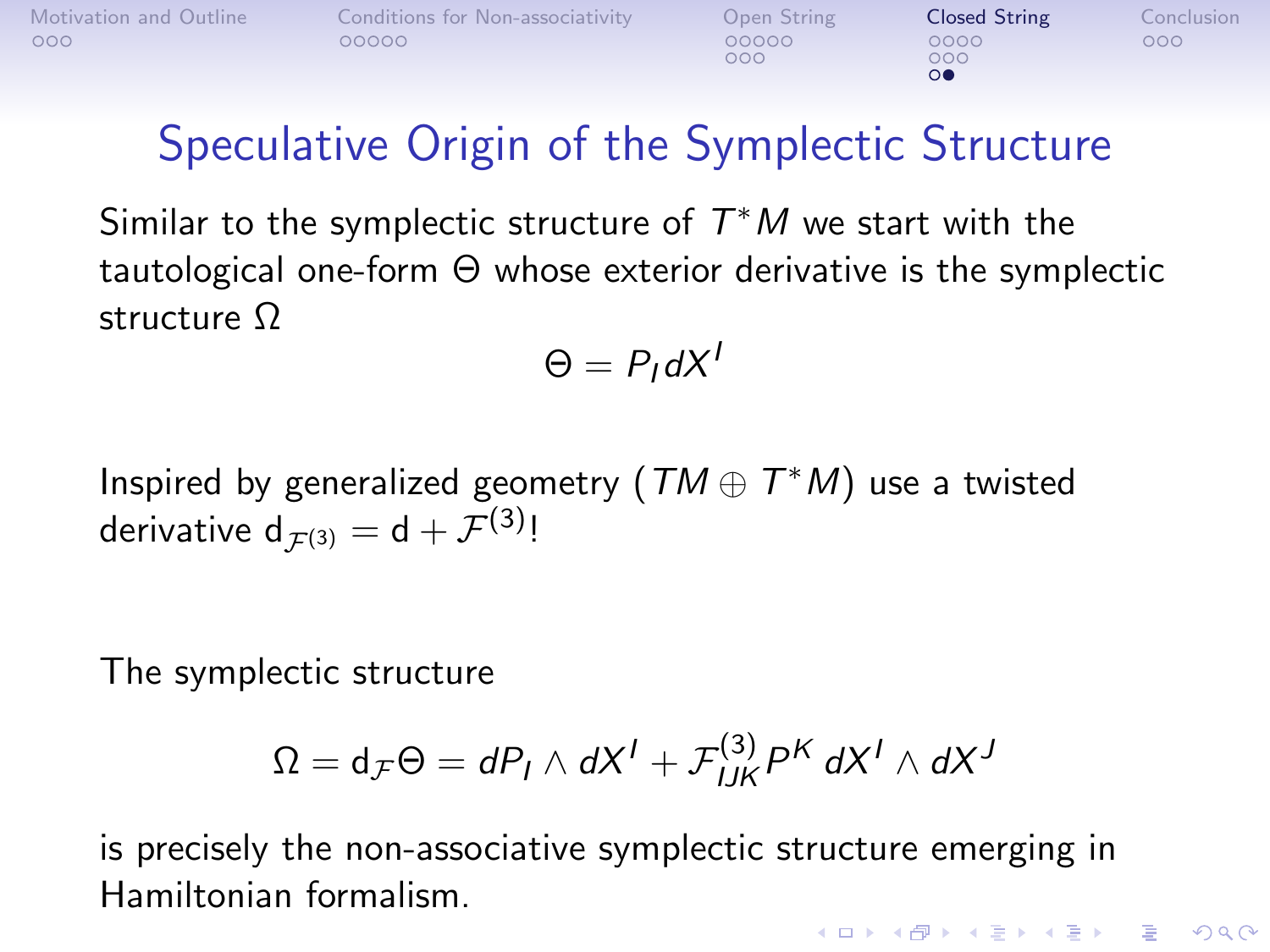<span id="page-26-0"></span>

 $000$ 

 $000$ 

**KOD KARD KED KED E YORA** 

# Conclusion

No contradiction between the non-vanishing Jacobi identity and the non-associative deformations in string theory and DFT

#### 1. Closed string:

Vertex operators commute and associate due to

- momentum conservation in CFT
- consistency constraints and
- Bianchi identity (after partial integration) in DFT.

The **target space** is non-associative for non-zero R-flux due to  $TM \oplus T^*M$  (see also talk by Erik: No non-geometry on the sphere)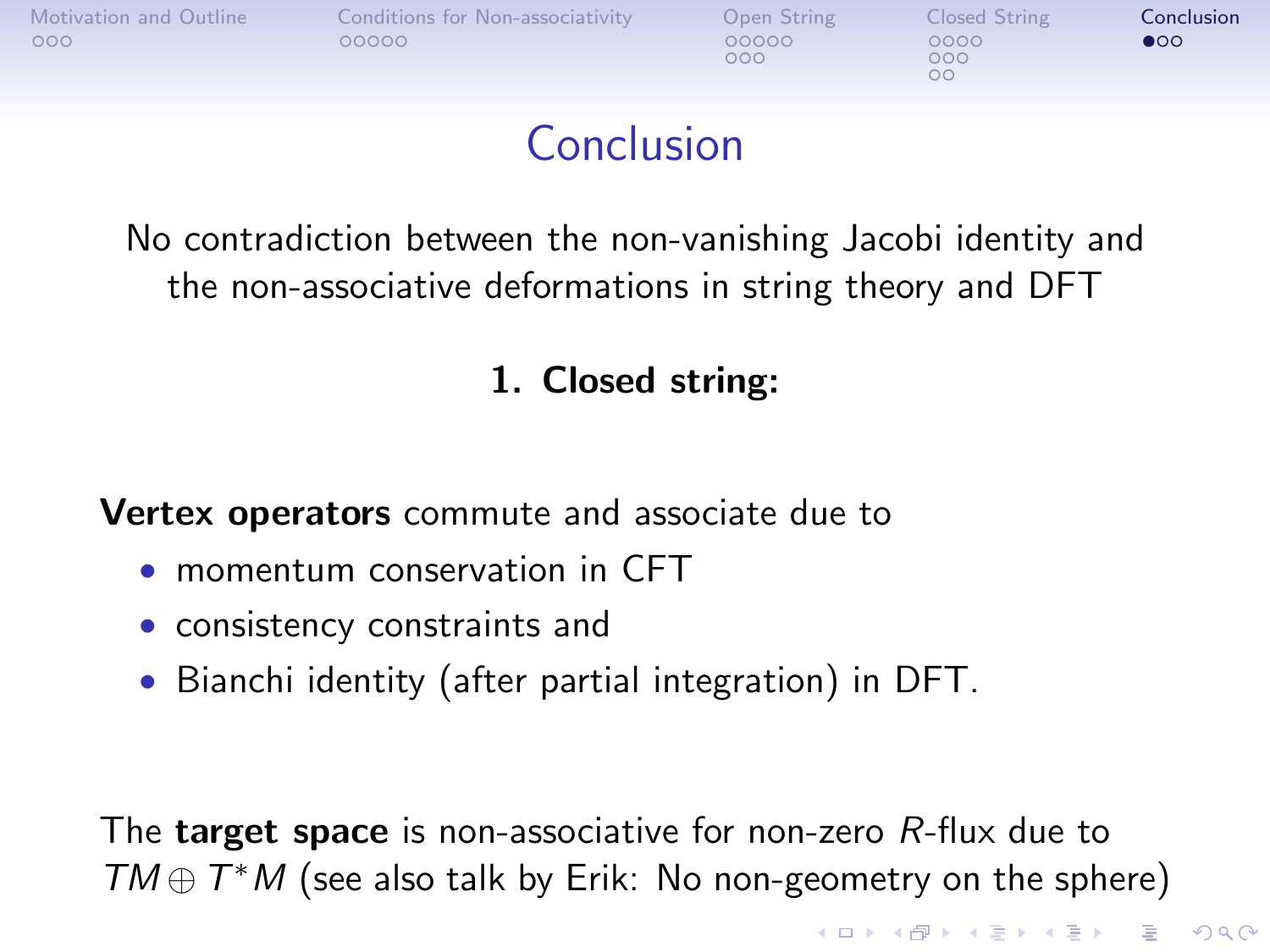<span id="page-27-0"></span>

| Motivation and Outline |  |
|------------------------|--|
| 000                    |  |

[Conditions for Non-associativity](#page-4-0) [Open String](#page-9-0) Consed String [Conclusion](#page-26-0)<br>  $\overline{O}$ 

 $000$ 

 $000$ 

### Conclusion

#### 2. Open string:

**Vertex operators** do not commute but are associative due to the

- equation of motion
- consistency constraints and
- continuity equation of energy-momentum tensor in DFT.

Although cured, why was there non-associativity at all (No  $TM \oplus T^*M$  here)?

Freed-Witten anomaly: A D3 brane wrapping a  $T^3$  with a constant H-flux is anomalous, therefore a non-constant  $B$ -field is forbidden  $\Rightarrow$  no non-associativity at all. (Note: T-duality gives D0 brane (point parti[cle](#page-26-0)[\) i](#page-28-0)[n](#page-26-0)  $R$ [-fl](#page-25-0)[u](#page-26-0)[x\)](#page-28-0)